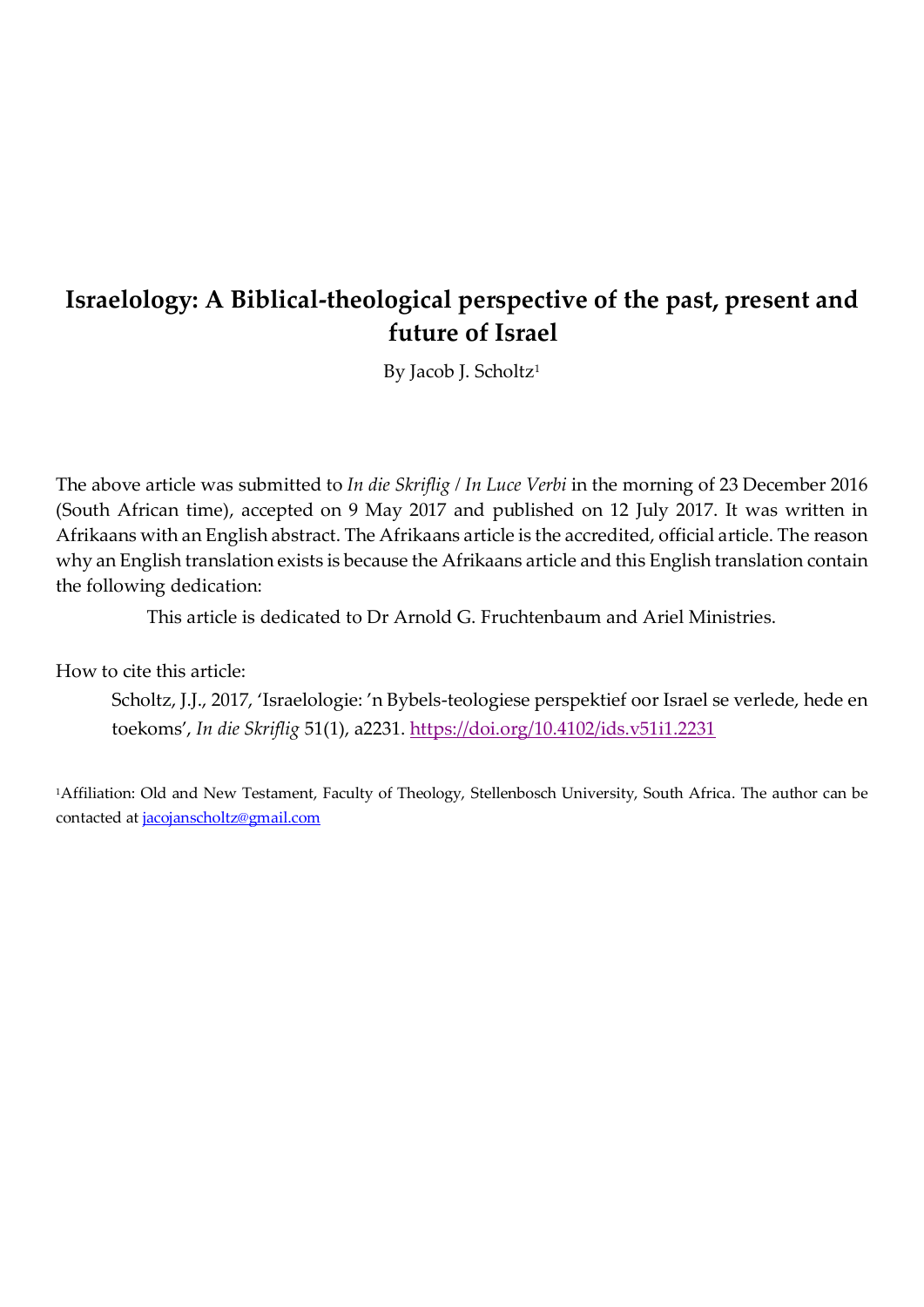# **Abstract**

Israelology, the study of Israel, is necessary for any theological system. In the past, God made unconditional covenants and other promises to Abraham and his descendants through Jacob. Not all Jews appropriate these blessings from God in faith. There has always been, however, a faithful remnant in Israel who believed the revelation and promises of God. Despite idolatry and repeated failure, even the unpardonable sin, God is faithful and has not cast away – not even temporarily – his people whom He foreknew. During the Church Age, the Jewish remnant is not only part of the Church, but also of the nation of Israel. New Testament revelation does not cancel, change, transcend, spiritualise, or idealise unconditional and still-unfulfilled promises of God to Israel. The term 'seed of Abraham' has multiple senses, and the fact that it can refer to the spiritual descendants of Abraham of non-Jewish descent does not change or cancel the promises that God made to the believing Jewish descendants of Abraham. Because God is faithful, Israel has a future. The present worldwide regathering of Jews to their homeland is happening in preparation for the judgement of the Tribulation Period. Christ will not return to the earth, however, until a future Jewish generation repents and calls on the Lord. Then, a second worldwide regathering of faithful Jews to Israel will take place, this time for the blessings of the messianic kingdom. During the Millennium, God will fulfil all outstanding covenant promises and prophecies, and in the same realm where both the first Adam and seventy nations once failed, the Last Adam will successfully rule over Israel and the nations to the glory of God. Israelology, the doctrine of Israel's past, present and future, is the missing link in Biblical and Systematic theology.

### **1. Introduction**

Israelology is not currently an academic discipline in its own right within the framework of Biblical and Systematic theology. Ecclesiology and eschatology, for instance, form part of theological thinking and research, but Israelology, the Biblical doctrine of Israel, receives little to no mention in theological textbooks. And yet, for several reasons, theological systems (and churches) differ based on their views of Israel.

One view is that the Church has permanently replaced Israel (Reymond 2015:49). The doctrine of Israel then becomes at best a subdivision of ecclesiology as a relic of the Church's past. A variation of this idea is that Jesus, as the Servant of the LORD and a true Israelite, fulfilled the prophecies regarding Israel and that New Testament believers can now be identified as Israel because of their unity with Christ (Riddlebarger 2003:69–70; Strimple 1999:87–90). According to this first view, the Church is the new, true or spiritual Israel of God.

A second view is that the Church does not replace Israel, but from Pentecost Israel has been transformed to include Gentiles (Brand & Pratt 2015:238). Israel played a part in God's plan before, but this is not the case in the present or the future. As is the case with the first-mentioned view, proponents of this second view also hold that even if a great number of Jews are saved at the end of this age (αἰών), Israel no longer has any role except as part of the Church (Riddlebarger 2003:194; Brand & Pratt 2015:266).

A third view is that the Church is not a new or eschatological Israel, but that Israel and the Church are distinct (Saucy 2015:193). According to this view, Israelology is the theological field within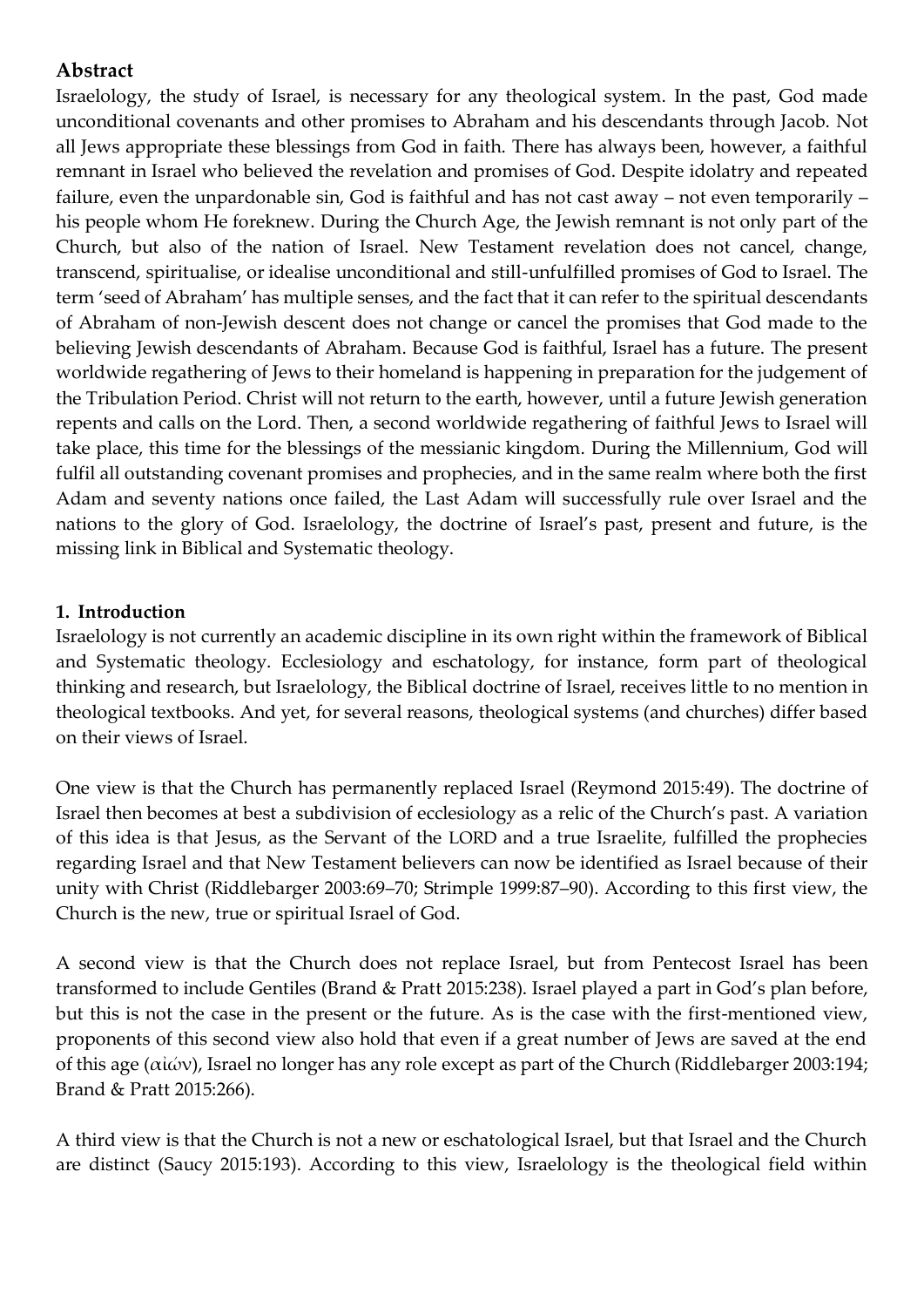Biblical and Systematic theology that focuses on Israel's past, present and future. Table 1 provides an overview of the presuppositions that underlie the above views. 1

|                                                                                      | <b>Traditional covenant theology</b>                                                                                                                                                                                                                                                                     | New (or progressive)<br>covenant theology                                                                                                                                                                                                                                                                                            | Progressive and<br>traditional<br>dispensationalism                                                                                                                                |
|--------------------------------------------------------------------------------------|----------------------------------------------------------------------------------------------------------------------------------------------------------------------------------------------------------------------------------------------------------------------------------------------------------|--------------------------------------------------------------------------------------------------------------------------------------------------------------------------------------------------------------------------------------------------------------------------------------------------------------------------------------|------------------------------------------------------------------------------------------------------------------------------------------------------------------------------------|
| Relationship: Israel<br>and the Church                                               | The Church has permanently<br>replaced Israel (Reymond<br>2015:49). Christ is the<br>fulfilment of Israel - Jesus is<br>the true Israel - so everyone<br>who is in Christ, is Israel<br>(Riddlebarger 2003:69-70;<br>Strimple 1999:87-90). The<br>Church is the true, new or<br>spiritual Israel of God. | The Church did not replace<br>Israel, but at Pentecost Israel<br>was transformed to include<br>believing Gentiles (Brand &<br>Pratt 2015:238).                                                                                                                                                                                       | The Church is not the<br>new or eschatological<br>Israel; Israel and the<br>Church are distinct<br>(Saucy 2015:193).                                                               |
| Beginning and end<br>of the Church<br>dispensation                                   | From Old Testament times to<br>the second coming of Christ<br>(Riddlebarger 2003:118).                                                                                                                                                                                                                   | From Acts 2 until the second<br>coming of Christ (Reisinger<br>1998:70)                                                                                                                                                                                                                                                              | The era of the Church<br>stretches from Acts 2<br>until the rapture.                                                                                                               |
| Covenant views<br>and baptism                                                        | Covenants such as the<br>Abrahamic, Davidic or New<br>Covenant are all subdivisions<br>or forms of the one covenant<br>of grace (Osterhaven 2001:303;<br>cf. also Reymond 2015:26-28).<br>Baptism replaces circumcision<br>- therefore infant baptism<br>(Reymond 2015:27).                              | Theological covenants<br>(redemption, works and grace)<br>are not accepted (Reisinger<br>1998:129-139). God's plan of<br>salvation is viewed as the<br>progressive revelation of<br>Biblical covenants that<br>culminate in Jesus Christ and<br>the New covenant (Gentry &<br>Wellum 2015:251-256).<br>Baptism of faithful disciples | Emphasizes interplay<br>between conditional<br>(Mosaic) and<br>unconditional (Noahite,<br>Abrahamic, Land-,<br>Davidic and New)<br>covenants.<br>Baptism of faithful<br>disciples. |
| <b>Biblical theology</b><br>and the<br>relationship<br>between the two<br>testaments | (Brand 2015:15).<br>NT takes priority over the OT (Gentry & Wellum 2015:28;<br>Reymond 2015:43; Riddlebarger 2003:36-38).                                                                                                                                                                                |                                                                                                                                                                                                                                                                                                                                      | From OT to NT. The<br>meaning of the OT is<br>determined by the<br>context of the OT<br>(Thomas 2015:116-118;<br>Vlach 2010:92-104).                                               |
| Will Israel be<br>saved as a nation<br>in the future?                                | Jews can be saved individually. Even if many Jews will be saved<br>at the end of the current age, Israel has no special role that is<br>separate from the Church (Brand & Pratt 2015:266; Riddlebarger<br>2003:194).                                                                                     |                                                                                                                                                                                                                                                                                                                                      | The entire (national)<br>Israel will be saved and<br>will fulfil a prominent<br>role in future (Thomas<br>2015:114-115).                                                           |
| Will Israel be<br>restored in their<br>land?                                         | Israel's future in inextricably linked to the Church. Israel's land<br>has been transcended and spiritualized in the New Testament<br>and refers to the new heaven and the new earth (Du Toit 2016:7-<br>8; Strimple 1999:86).                                                                           |                                                                                                                                                                                                                                                                                                                                      | Israel will be restored in<br>their land as a nation<br>(Saucy 2015:173, 198).                                                                                                     |
| The Church and<br>Israel in the<br>Millennium and<br>the eternal state?              | There is no distinction between Israel and the Church in the<br>Millennium (if there is one) or in the eternal state (Brand<br>2015:15).                                                                                                                                                                 |                                                                                                                                                                                                                                                                                                                                      | Israel and the Church<br>are distinct in the<br>Millennium as well as<br>in the eternal state<br>(Thomas 2015:135).                                                                |

**Table 1: Presuppositions that undergird different views on Israel and the Church**

<sup>&</sup>lt;sup>1</sup> There are undoubtedly individual views and nuances that transcend the sharp boundaries of Table 1. Differences between progressive and traditional dispensationalism are for instance not indicated in Table 1.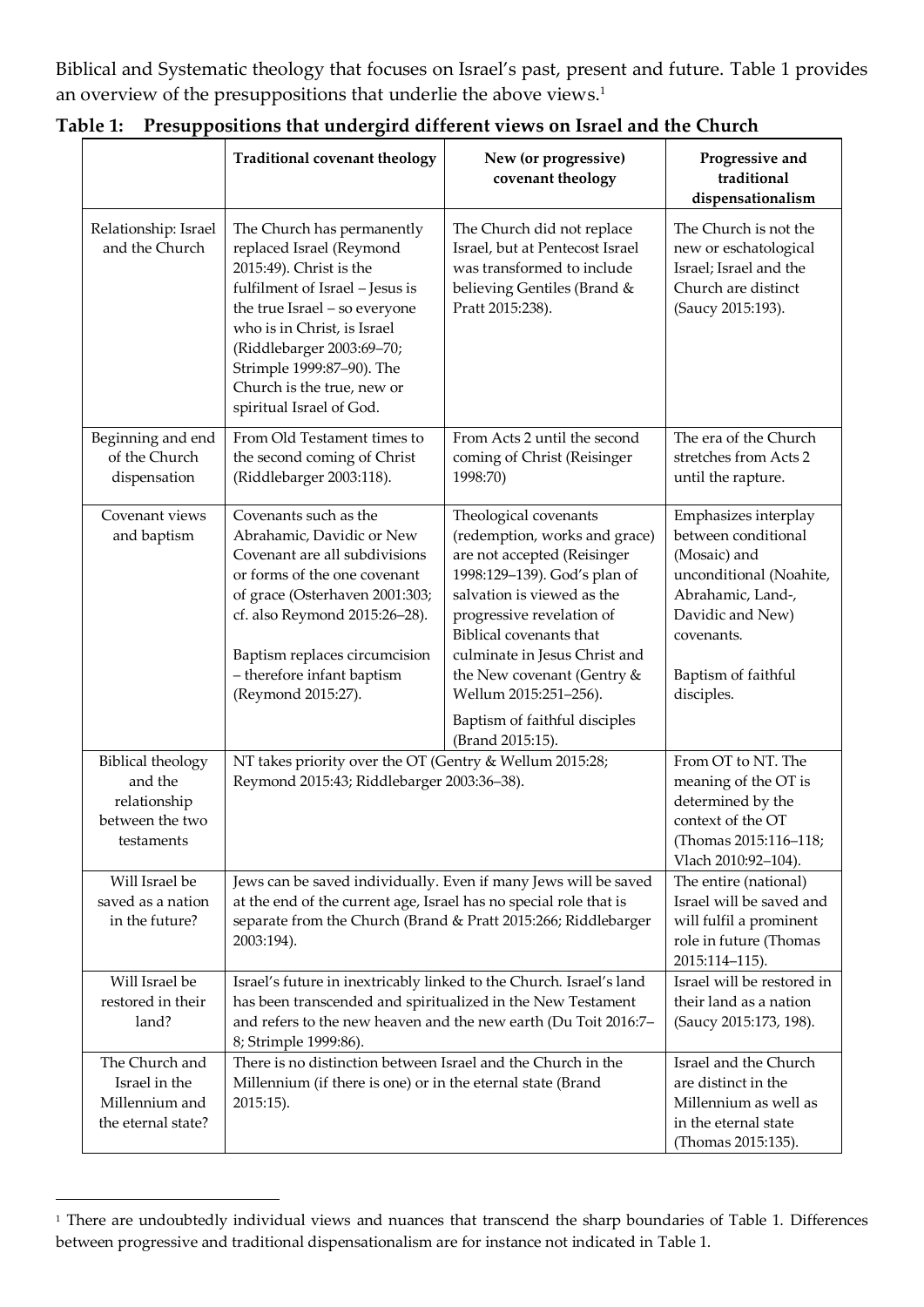If Israel's national role in God's plan is viewed as something of the past, or if Israel has been redefined in the New Testament, why still focus on Israelology? Salvation has come to the Gentiles to make Jews jealous but not so that the 'wild olive branches' can be arrogant towards the natural 'branches' (Rom 11:11–24). As seen from Table 1, a focus on Israelology cannot but raise foundational theological questions. Israelology undoubtedly influences a theologian's choice of theological system. Israelology furthermore plays a significant role in the eschatology and ecclesiology (Fruchtenbaum 1989:7). For these reasons, it is important to undertake an inductive study of what Scripture teaches about Israel.

This article aims to show that Israel has a past, a present and a future in God's plan. The title suggests the contours of the argument: First, the article addresses the covenants of God with Israel and the question "Who is a Jew?" followed by an analysis of the descendants or seed of Abraham under the heading 'Israel's past'. This section ends with a discussion of the resulting theological implications, which provides the basis for the rest of the article. Jesus's first coming and the unpardonable sin, as well as the Jewish remnant in the Church are discussed under the heading, 'Israel's present'. Lastly, the section, 'Israel's future', focuses on the current restoration of the Jews in the land of Israel, the basis of the second coming of Christ and the messianic kingdom, and the eternal state. However, a short explanation of the author's presuppositions is necessary before the discussion can continue.

#### **2. Presuppositions**

The author's understanding of Israelology is firstly based on the grammatical-historical method of Biblical exegesis. Whatever the relationship between the two testaments, the meaning of Old Testament scriptures can be found by applying the principle of normal, literal interpretation – the meaning should not be searched for primarily in the New Testament (Vlach 2010:3–5). New Testament revelation is indeed new, but it does not contradict Old Testament revelation. Based on Peter's treatment of the Old Testament in Acts 2, Ladd (1994:373; cf. also Riddlebarger 2003:37) is of the opinion that Old Testament prophecies should be radically reinterpreted. NT Wright (1997:471) similarly believes that Jesus's ministry redefines the meaning of the kingdom, because Jesus 'refused to give up the symbolic language of the kingdom, but filled it with such a new content that, as we have seen, he powerfully subverted Jewish expectations'. The fact that the majority of Jews rejected Jesus as the Messiah during his first coming, is indeed unexpected from a human perspective. However, God was not in least caught off guard by these events and there is no need at all to radically reinterpret God's inspired Old Testament revelation and his kingdom plan. In his discussion of the mystery of Israel's temporary and partial hardening, Blaising (2016:94) rightly says: 'There is a twist in the plot, but not a metaphysical shift in narrative reality'. New Testament revelation makes additional applications and adds referents (*references plenior*), but this still does not change the meaning of the relevant Old Testament scriptures in their original context (Scholtz 2016:8). This article presupposes that the New Testament does not reinterpret, change, cancel, spiritualize, transcend or idealize the meaning of Old Testament texts.

Second, the author is of the view that all Old Testament promises or prophecies that were unconditionally given to specific persons or groups of persons and which remain unfulfilled in the New Testament era will still be fulfilled directly to those to whom it was promised (Feinberg 1988:76). Even if God made an unconditional promise only once in the Old Testament, that promise does not have to be repeated in the New Testament to still be valid (*ibid*:76). Suppose for argument's sake that the New Testament says nothing about Israel's land. This still does not mean that the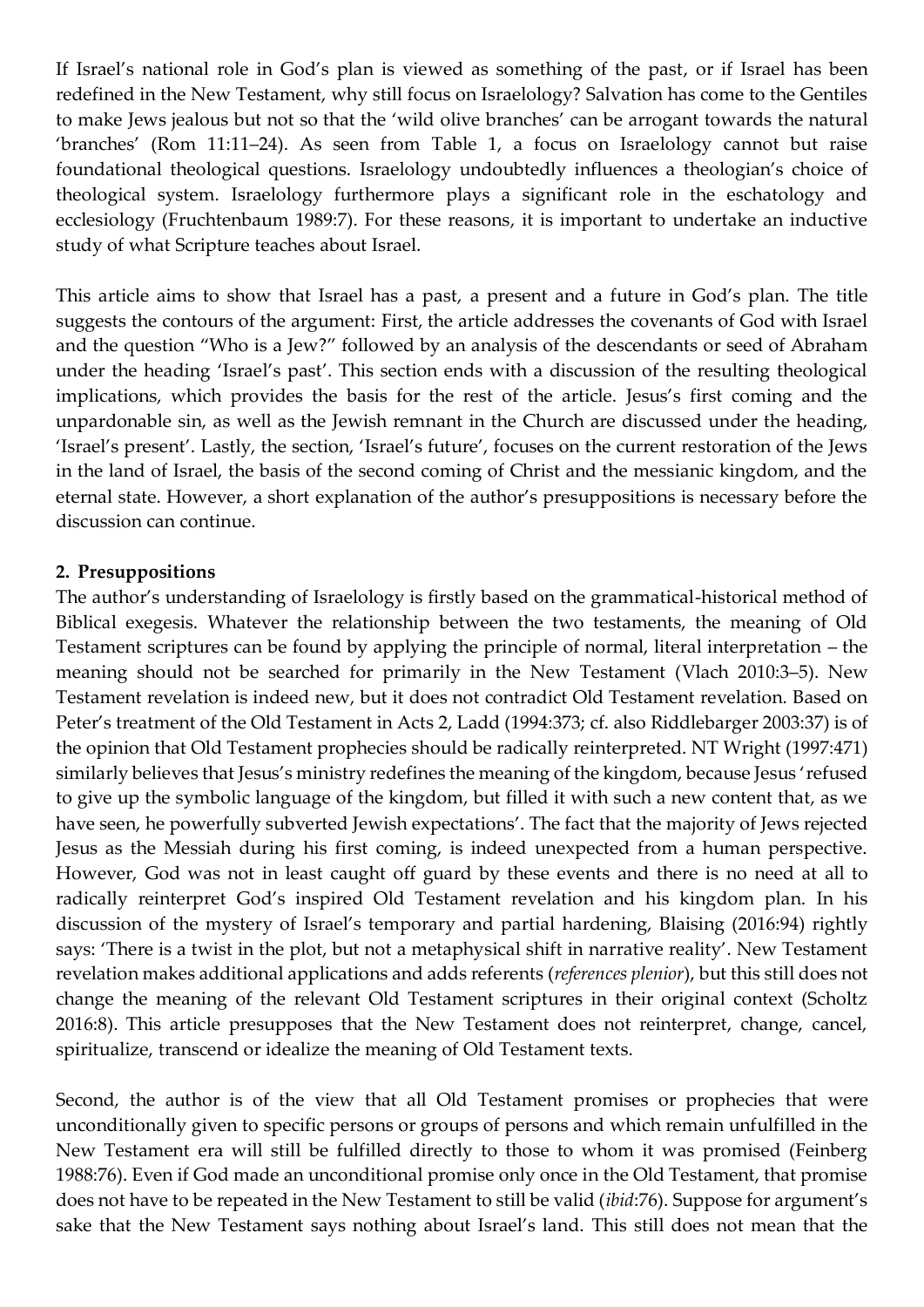unconditional and yet-unfulfilled land promises that God made in the Old Testament to Abraham, Isaac and Jacob and his descendants will not be fulfilled. Typological, analogical or summative fulfilments cannot eliminate the unconditional promises or prophecies made to Israel (Scholtz 2016:8). The author holds the view that a New Testament antitype does not change or cancel the meaning of an Old Testament type, unless the New Testament explicitly says so (Feinberg 1988:79).

Third, the author presupposes, as will be discussed in detail later, that a spiritual or figurative sense of a term does not cancel the other (literal, ethnic, national, etc.) meaning(s) or senses of such term (Vlach 2010:3). Even though there is, in Christ, a spiritual unity between Jews and Gentiles in the Church since Acts 2, there are different referents for a term like the 'seed or descendants of Abraham'. There is only one way of salvation, but soteriological unity in Christ does not mean that all ethnic, national, functional and gender differences between the children of God have been abrogated.

Fourth, the author holds the view that some prophecies and covenant promises of God is unconditional. Even though it is difficult to pinpoint the Old Testament concept of *covenant* etymologically, Busenitz (1999:175; cf. also Gentry & Wellum 2015:48–49) defines the term *covenant* as follows: 'Covenant in the OT essentially incorporates a legally binding obligation'. In the case of unconditional, one-sided or unilateral covenants, God promises that he will establish or do certain things (cf. Busenitz 1999:180). This does not mean that human beings should not show obedience as part of unconditional covenants, but that even if they should fail (and with the exception of Christ in his humanity all humans have failed), God will still do what he promised (Fruchtenbaum 1989:571). In the case of conditional or bilateral covenants, the covenant can end because of one of the parties to the covenant fails to meet the agreed requirements. Busenitz (1999) explains the difference between an unconditional and a conditional covenant as follows:

Conditionality was an integral aspect of every bilateral covenant. Failure of one of the parties to carry out the specified conditions rendered the agreement null and void. Unilateral covenants, on the other hand, wherein the LORD is the sole party responsible to carry out its obligations, are unconditional, depending totally on His faithfulness for their fulfilment. It should be noted, however, that this does not deny the possible need for consequent obedience. But it does establish the fact that obedience is *not* a contingency for its fulfilment. (p. 180)

Fifth, the author believes that the 'New Perspective on Paul' and the 'Radically New Perspective on Paul' do not really shed light on the scriptural doctrine of Israel. John the Baptist and Jesus (Matt 3:7–9; 12:7; 15:6; 23:13–36; John 5:45–47; 8:37–40) both show that much of Judaism at the time of Jesus's first coming was not in agreement with the Old Testament revelation of God (Thomas 2005:299–301; cf. also Sibley 2002:30–31). Barrick (2005:282) rightly indicates that 'Sanders' picture of first-century Judaism contradicts that of Jesus. That factor alone should destroy permanently the foundational premises supporting the NPP*'*. This article therefore does not emphasize the work of proponents of the 'New Perspective on Paul' or the 'Radically New Perspective on Paul'.

With the above-mentioned presuppositions in mind, the discussion of Israel's place in God's plan in terms of the past, present and future can continue.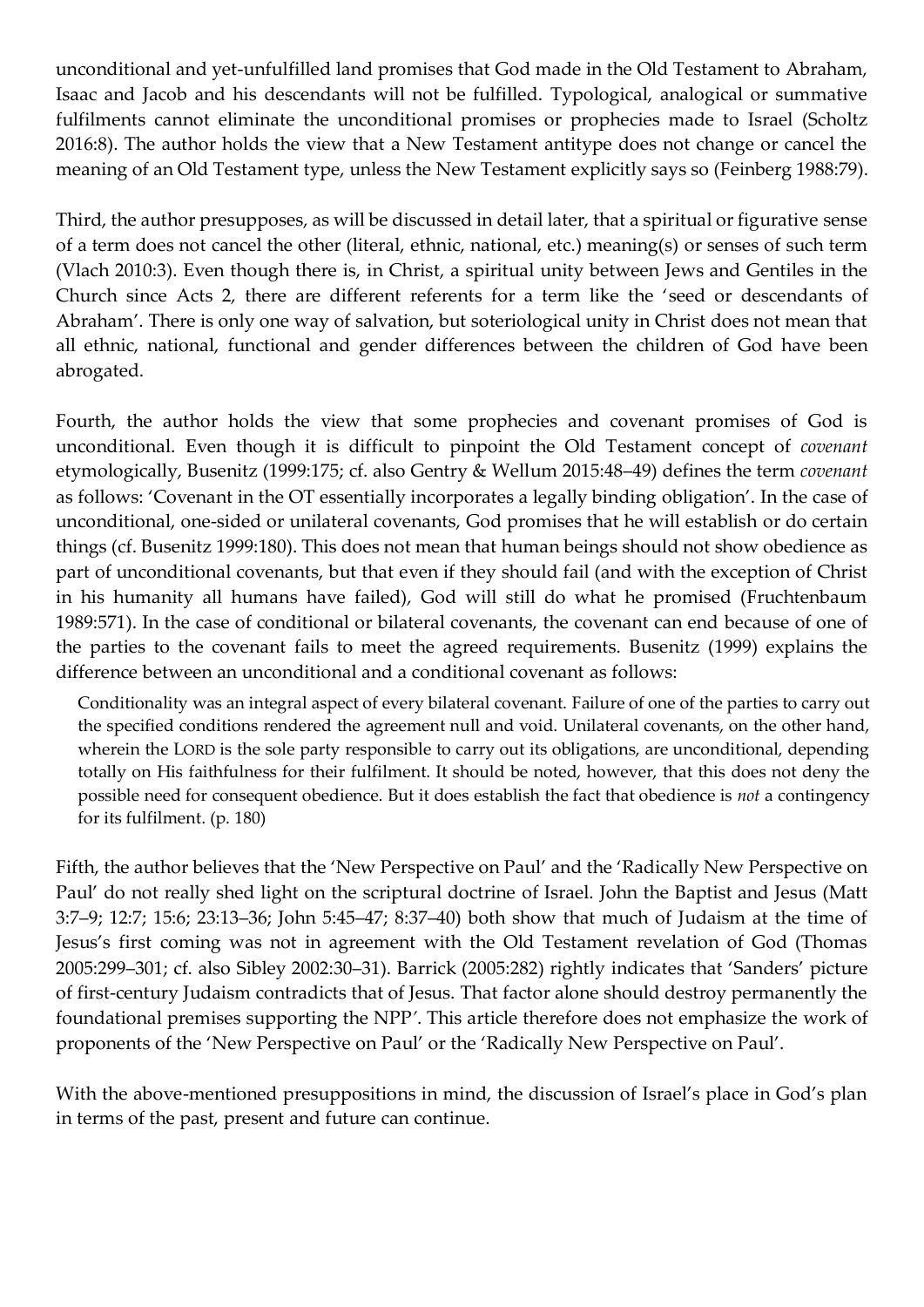# **3. Israel's past**

The term 'Israel's past' is understood to refer to the events from Genesis 12 up to Jesus's first coming, although there are of course applicable New Testament scriptures that shed light on this period.

## **3.1 God's covenants with Israel amidst the nations**

The reference to *nations* occurs for the first time – and in a positive sense – in Genesis 10:5, 20, 31 and 32. Seventy nations biologically come from the offspring of Shem (26 nations), Ham (30 nations) and Japheth (14 nations). Even though nations only developed after the fall of man and the great flood, there is no indication that the concept of different nations is unspiritual or wrong; in fact, it is part of God's plan (Deut 32:8–9; Acts 17:26; Vlach 2010:169). Only at the tower of Babel (Gen 11) are the 70 nations judged for their rebellion against God. It is in this context that God creates a new nation through one of Shem's descendants. Wright (2006:455) writes: 'God's mission is what fills the gap between the scattering of the nations in Genesis 11 and the healing of the nations in Revelation 22'. He also maintains that 'God's mission in relation to the nations ... provides the key that unlocks the biblical grand narrative' (*ibid*:455). Within the elect and chosen nation, the priestly tribe of Levi must represent Israel before God (Fruchtenbaum 1989:820), but as a kingdom of priests, Israel must represent the other nations before God (Ex 19:5–6): '[Israel's] role henceforth would be to mediate or intercede as priests between the holy God and the wayward nations of the world' (Merrill 2008:98).

Any nation needs a land, people and political organization. God made eternal and unconditional personal, national and international promises to Abraham (Gen 12:1–3, 7; 13:14–17; 15; 17:1–21; 22:15–18). The Abrahamic covenant is unconditional, because when it was cut, only God moved between the pieces that were used (Gen 15:17–18; König 1986:106–109; Schreiner 2010:243; Showers 1990:62). *Personal* promises to Abraham include a great name, a son, a large (physical) posterity, land and blessing. *National* promises include the nation of Israel – from Abraham, Isaac and Jacob's descendants – and this Jewish nation's promised land. Some Arab nations are also descendants of Abraham. The Abrahamic covenant also contains an *international* promise: all the families of the earth (generations or nations) will be blessed through Abraham – a promise that refers to the blessing of salvation in Christ (Gen 12:3; cf. also Gal 3:8). The promises in the Abrahamic covenant do not only focus on a land and a people, but also looks ahead to the Messiah and his kingdom. According to McAvoy (1996), the Abrahamic covenant forms the basis for God's plan with Israel and the nations:

The essence of God's covenant with Abraham consists of three basic aspects: *land*, *seed*, and *blessing*. … Each of the divine covenants that follow are [sic] the outworking of the Abrahamic covenant. The Palestinian covenant (Deut. 28–30) amplifies the *land* aspect of the Abrahamic covenant. The Davidic covenant (2 Sam. 7:8–17) amplifies the *seed* aspect, and the new covenant (Jer. 31:27–37; Ezek. 36:22–32) amplifies the *blessings* aspect. … The Abrahamic covenant, then, is determinative for the entire outworking of God's program for both Israel and the nations and is the key to biblical eschatology. (p. 27)

In the four eternal, unconditional covenants that God made with Israel – the Abrahamic, Land (Deut  $29:1-30:20$ ), Davidic and New covenants – God commits unilaterally to do what he promises.<sup>2</sup> The fulfilment of every unconditional covenant promise depends alone on the faithfulness of God. These covenant promises will therefore be fulfilled in history. This does not mean that unconditional covenants cannot have conditions, but rather that even if there are conditional aspects to these

<sup>2</sup> A possible priestly covenant (Num 25:10–13) is not discussed in this article.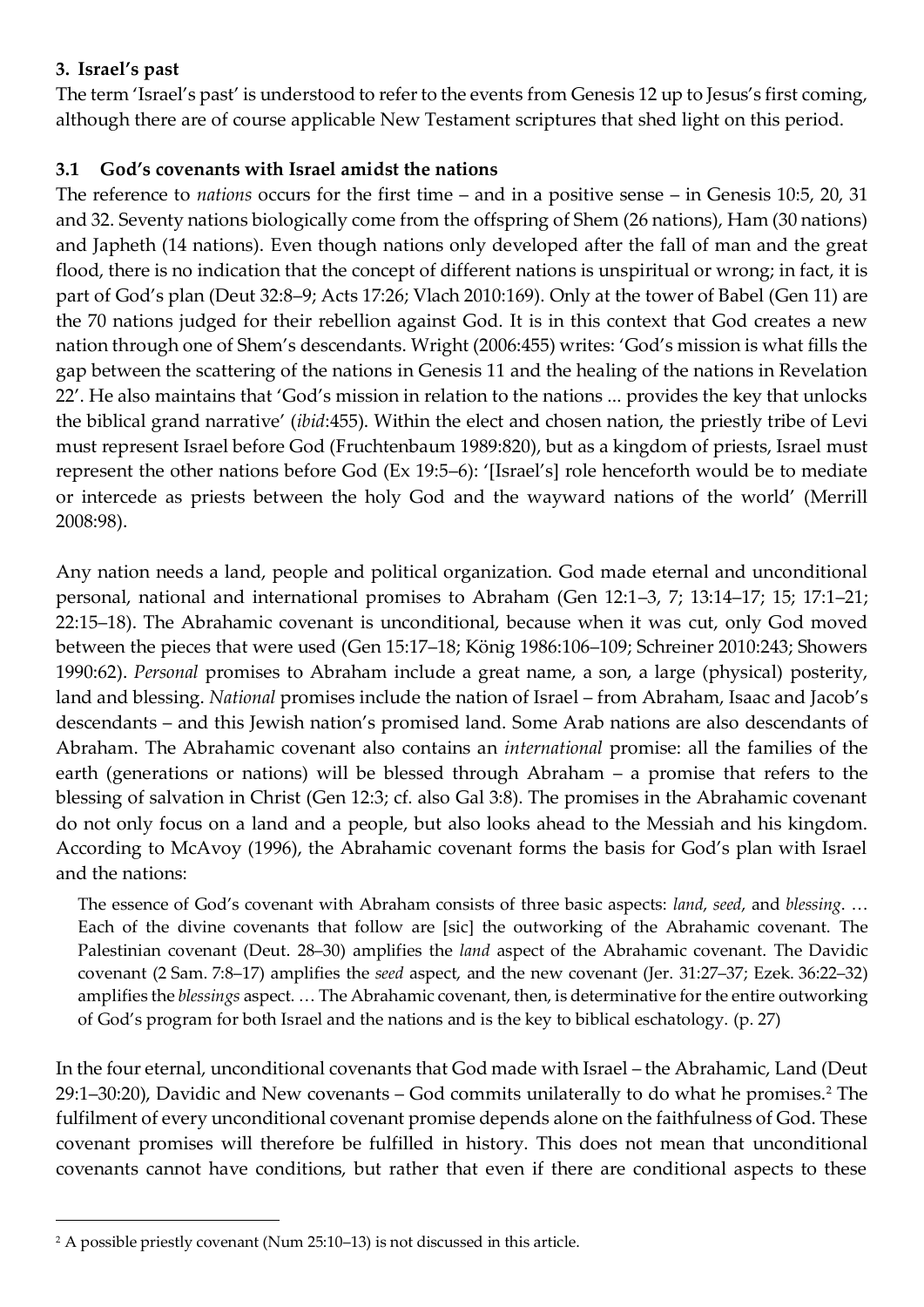unconditional covenants, God will still see to it that the unconditional covenants are fulfilled (Benware 2006:43; McAvoy 1996:30). Israel's disobedience to certain stipulations does not end the unconditional covenants (Rom 3:3–4; Showers 1990:60–68). After the rebellion in the wilderness, after the Babylonian exile and after 'this generation' in Israel blasphemed the Holy Spirit by rejecting Jesus as the Messiah, Peter confirms that the Jews still are (in the present time) the children of the prophets and of the covenant that God made with Abraham (Acts 3:25–26; Showers 1990:66). Paul says the same in Romans 9:4–5 and 11:1–12.

One important principle is that if an individual Jew wants to ultimately share in all the blessings of these unconditional covenants, such a Jewish person must believe the gospel (Benware 2006:43, 48; Feinberg 1988:79–80). Non-believing Jews are part of the Abrahamic covenant (Rom 9:3–5) and can perhaps share in physical blessings temporarily, *if* the nation is obedient to God. Such Jewish nonbelievers do, however, lose the spiritual blessings because they do not believe and are therefore not saved. For example, not all Jews were saved during David and Solomon's rule in Israel, but they temporarily shared in the physical blessings of that kingdom. In contrast, Daniel was a believing Jew (Dan 12:13), but because the nation had been disobedient, he did not share in the physical and national blessings of Israel's unconditional covenants. However, Daniel was spiritually saved and he will share in the messianic kingdom and all the blessings of the unconditional covenants. In other words, some Jews believe and trust in the Messiah, but other Jews do not believe. This does not mean that the unconditional covenant promises (physical or spiritual) are cancelled, changed, transcended or idealized to something else. Why not? Just like a person's will remains unchanged once it has been ratified, the unconditional terms of the covenant that God has ratified or confirmed with an oath remain the same (Gal 3:15–20; Showers 1990:23, 62). God will do for Israel what he unconditionally promised them.

At Mount Sinai, God made a conditional (the Mosaic) covenant with Jacob's descendants: God will do what he promised *if* Israel does what they promised (Ex 19–24; Schreiner 2010:243). If Israel keeps the Mosaic covenant, they will as a nation enjoy the blessing of the four unconditional covenants together with the blessing of the Law of Moses. If Israel is disobedient, the people will come under the curse of the Law of Moses. Stated positively: Christ has fulfilled the Law of Moses (Matt 5:17– 19; Gal 3:19; Heb 7:11–16). Stated negatively: due to Israel's disobedience over a long time, the conditional Mosaic covenant became inoperative at the cross (Rom 10:4; Gal 3:1–3, 24–25; Heb 8:13). Peterman (2014:1835) says about Galatians 3:23-4:7 that 'believers are no longer under the chaperone, the law'. Concerning Galatians 3, Schreiner (2010) remarks as follows:

Paul has emphasized the temporary role that the law played in salvation history ... [the law] functioned as the pedagogue or custodian until Christ came ... The Judaizers, who insisted on circumcision, failed to see that the Mosaic law was not designed to be permanent. Now, however, a new era in the history of salvation has commenced. (pp. 248–249)

If the conditional Mosaic covenant ended at the cross, was it also the end of the four unconditional covenants? No, not at all. When God made the covenant with Abraham, he promised Abraham a specific piece of land – and Abraham has not yet received this land (Gen 15:18–21). For example, Genesis 23 shows that Abraham had to buy a piece of land in that area to bury Sarah. This shows that Abraham had not yet received the land. When God confirmed the Abrahamic covenant with an oath to Isaac, he similarly promised the land to Isaac, but Isaac has not received the land either (Gen 26:3). The same is true for Jacob (Gen 26:3) – and therefore God will still resurrect these patriarchs and give them the land. Sin cannot wipe away the promises of the Davidic covenant. God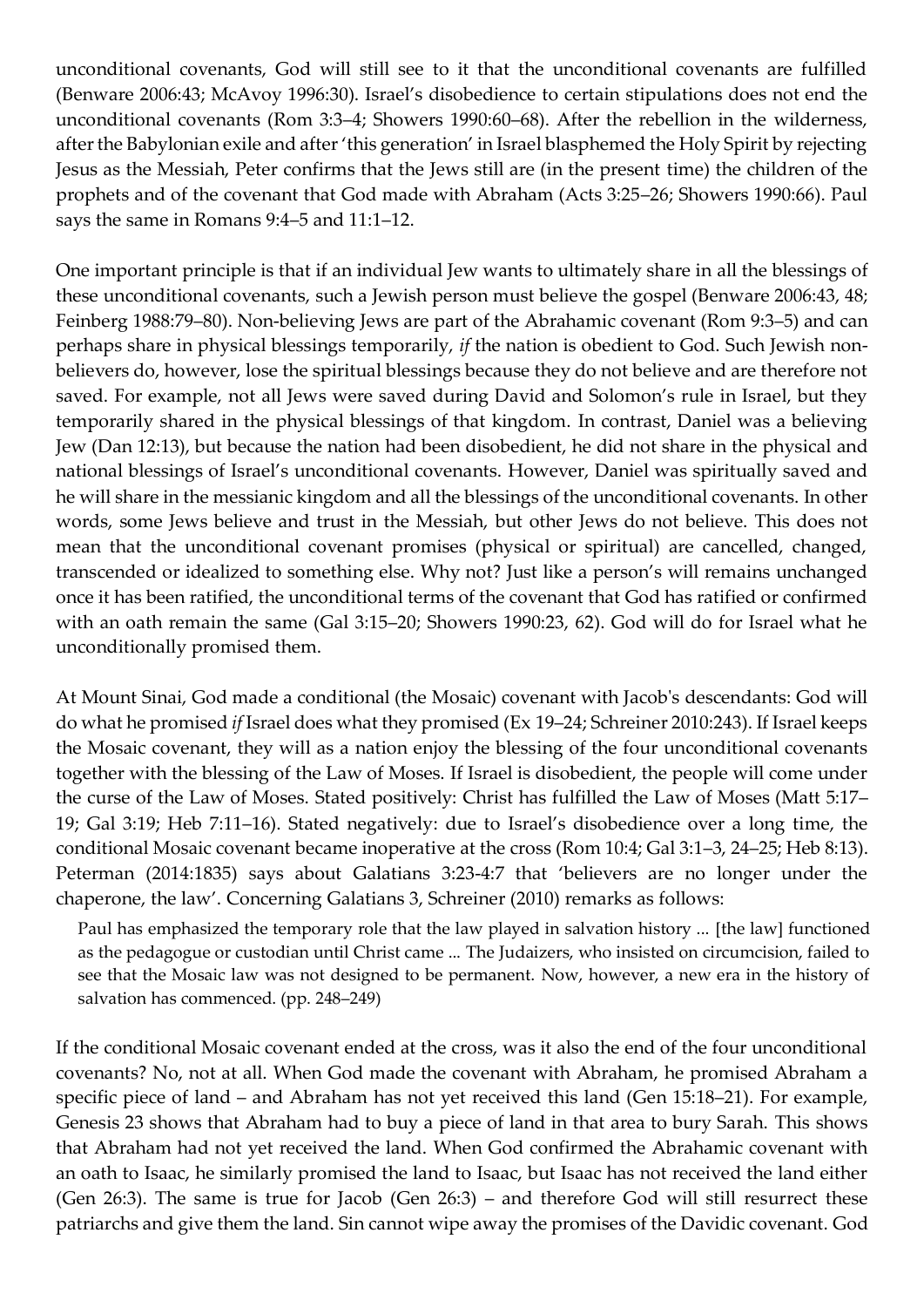promised in the Davidic covenant an eternal dynasty, eternal rule and an eternal 'seed', namely the eternal God, the Lord Jesus Christ (2 Sam 7:11–17; 1 Chron 17:10–15; Fruchtenbaum 1989:585).

When Christ rules Israel one day, will it be a faithful nation, or one that repeatedly stands and falls like in the Old Testament? According to Jeremiah 31:31, the New covenant was promised to Israel and Judah (cf. also Heb 8:6-13); it is *not* a renewed Mosaic covenant (Jer 31:32–33). As will be discussed in more detail later, all Israel will be saved (v. 34; cf. also Isa 59:20–21). The New covenant is an unconditional, eternal covenant (Jer 31:35–40) in terms of which God gives his law and writes it on believers' hearts; the Holy Spirit provides the power or ability to keep the law (Jer 31:33; Ezek 36:27). The New covenant does not only promise spiritual blessings for individual persons, but also for nations (Jer 31:34; Rom 11:25–27).

Where will Israel live? Deuteronomy 29:1 specifically indicates that the Land covenant is a separate, unconditional covenant (cf. Cranfield 1979:462). Moses speaks prophetically about Israel's future disobedience to the Law of Moses and Israel's consequent scattering over all the earth (Deut 29:2– 30:1). Since AD 70 the Jews have indeed been scattered over the earth. However, Deuteronomy 30 also prophetically indicates that Israel will repent (v. 2), that they will return (v. 3a), will be gathered (vv. 3b–4), they will physically take the land (v. 5), will be renewed (v. 6), that their enemies will be judged (v. 7) and that Israel will be blessed abundantly (vv. 8–20). The enjoyment and blessing of the land depends on Israel's obedience, but the reality of their unbelief and disobedience throughout much of history does not change the fact that God unconditionally gave the title deed of the land to them (Benware 2006:56). There will come a time when all the unconditional promises that God made to Abraham and Israel will be fulfilled, namely when all of Israel will be saved (Isa 59:21; Jer 31:34; Rom 11:25–27), they will be established in the land and they will be ruled by the King of the Jews.

One can now ask: "Who is a Jew?" and "Who are the descendants or seed of Abraham?" The reason why these questions are important is that it indicates that non-Jewish believers who are spiritually the seed of Abraham are not the descendants of Jacob (Israel) and therefore do not share in the unconditional physical or national covenant promises that God made to Israel — and these non-Jewish believers also do not take these promises over.

# **3.2 Who is a Jew?**

Is a Jew someone who supports a certain religion or political party and who lives in a certain geographical area, or is a Jew defined differently in the Bible (Sibley 2002:25–27)? As mentioned earlier, since the great flood every human being biologically descends from Shem, Ham or Japheth (Gen 10–11). The biological children of Abraham, a Semite, are obviously the 'descendants or seed of Abraham'; therefore Ishmael, Zimran, Jokshan, Medan, Midian, Ishbak and Shuah are definitely all part of the biological descendants (or seed) of Abraham (Gen 17:18–22; 25:1–4). However, the unconditional covenant that God made with Abraham was confirmed with only one of Abraham's sons, namely Isaac (Gen 17:19; 26:1–5). Isaac's twin sons, Esau and Jacob, are definitely also the biological 'seed of Abraham', but God confirmed the Abrahamic covenant only with Jacob, who later received the name 'Israel' (Gen 28:13–15; 32:28). The Abrahamic covenant was also confirmed with the descendants of Jacob, i.e. the nation Israel (Gen 50:24; Neh 9:8; Ps 105:8–11). A Jew is therefore a biological descendent of Abraham, Isaac and Jacob/Israel (Ger 2004:224-226). Israel is the nation that consists of Jews. According to Fruchtenbaum (2016:305–309; cf. also Ger 2004:224), the ethnic and tribal line was determined by the biological line of the father and not that of the mother, with one important exception: the Jewishness and tribal line of the Messiah was transferred by the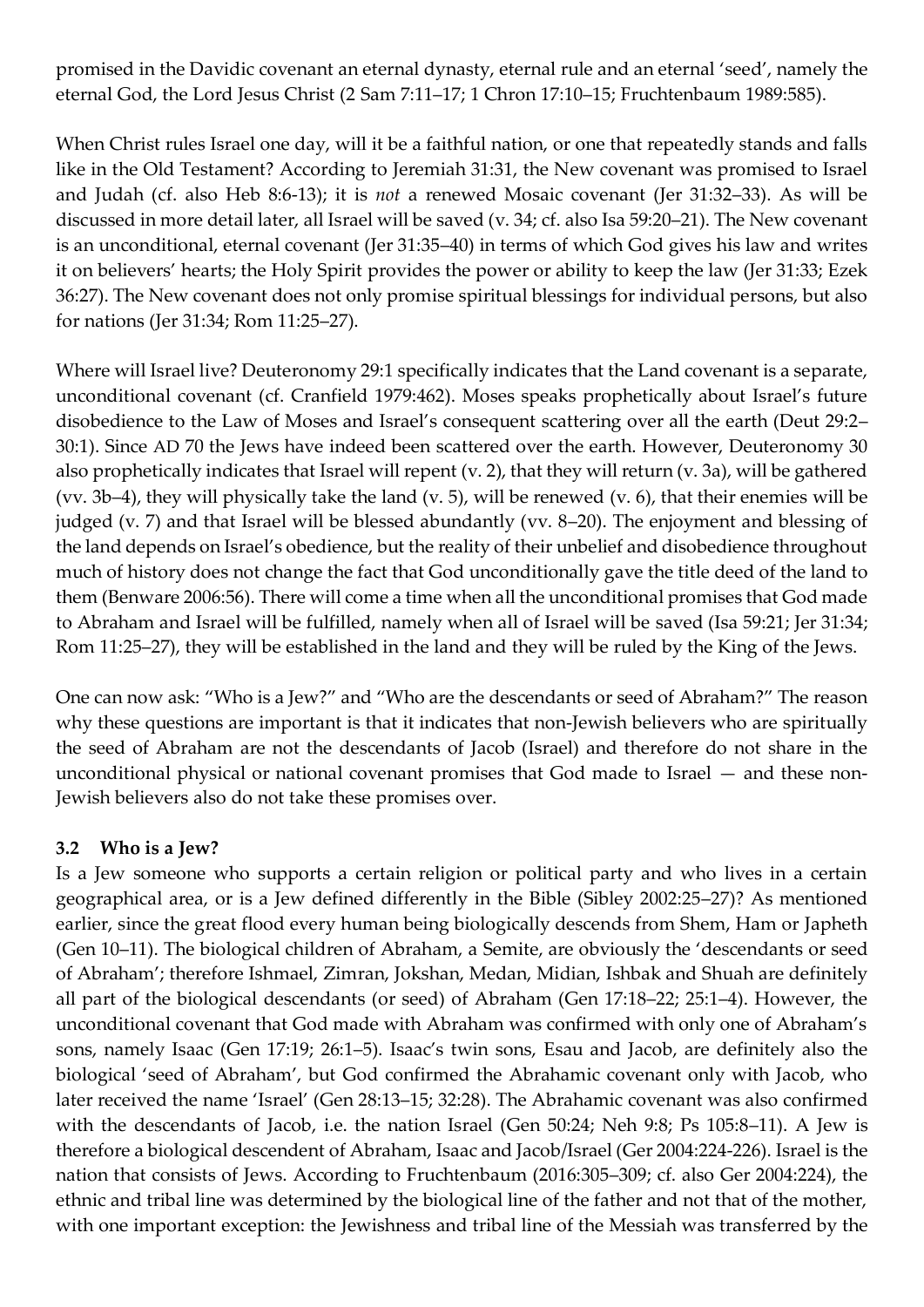mother through the seed of the woman — this was prophesied even before there were any human offspring (Gen 3:15; cf. also Isa 7:14; Matt 1:23).<sup>3</sup> In his discussion on Romans 9–11, Blaising (2016:94) writes that 'the term Israel here has not been resignified. Paul is speaking of ethnic Jews, "Israelites," his "kinsmen according to the flesh"'.<sup>4</sup> In his exposition of Acts 13:15-48, Coetzee (1965; own translation) makes it clear:

There is a direct link and an uninterrupted continuity between the *λαὸς Ἰσραήλ* of the OT and the *λαὸς Ἰσραήλ* of the New Testament time after the crucifixion. And the connection: *the natural line of descent.* "This *λαὸς*" is linked to the Old Testament *λαὸς* in that the then *λαὸς* was "our fathers." The uninterrupted line between the Old Testament people of God, Israel, and the New Testament people of God, Israel, in the present is the line of descent from "the fathers" to "we, their children" (verse 32). The current Israel is the people of God, Israel, as "children of the line of Abraham" (*υἱοὶ γένους Ἀβραάμ* – verse 26). The historical-ethnic, concrete national character of the Israel that was also God's people in the time of Paul, cannot be expressed in any stronger terms. (pp. 135–136)

#### **3.3 Who are the descendants or seed of Abraham?**

If someone is a biological descendent of Abraham, Isaac and Jacob, does that mean that this Jew is automatically saved from his or her sins? Nationality or religious tradition does not save any Jew (or Gentile) from his or her sins (Coetzee 1965:130, 137). Israel is a chosen people and elect nation (Ex 19:5; Deut 7:6–7) and Jews are special in God's eyes (Zech 2:8). National election, however, does not mean that every individual Jew will be saved. For all times and for all people, salvation is by God's grace alone through faith in Christ alone. The gospel of Christ is 'a *power of God* for salvation to everyone who believes, to the Jew first and also for the Greek' (Rom 1:16).<sup>5</sup>

The Lord tells the Jews through Moses: 'Circumcise therefore the foreskin of your hearts, and be no longer stubborn' (Deut 10:15–16). Many years after Moses, a downhearted Elijah received the following answer from the Lord: 'Yet I will leave seven thousand in Israel, all the knees that have not bowed to Baal, and every mouth that has not kissed him' (1 Kings 19:18). After the Babylonian exile a remnant returned to the land of Israel, but it is clear that in the time of Malachi not every Jew was a believer, because only a remnant of Israel feared the Lord and honoured his Name (Mal 3:16).

The New Testament uses the term *Israel* more than 70 times, but each of these texts still refers to the covenant people of Israel (Fruchtenbaum 1989:684–690; cf. also Saucy 2015:193). There are different interpretations of a few of these texts. In a context where the focus is clearly on Jews ('But if you call yourself a Jew and rely on the law and boast in God' – Rom 2:17 and onwards), Paul distinguishes between believing and non-believing Jews (Coetzee 1965:78; Murray 1965:9): 'For no one is a Jew who is merely one outwardly, nor is circumcision outward and physical. But a Jew is one inwardly, and circumcision is a matter of the heart, by the Spirit, not by the letter. His praise is not from man but from God' (Rom 2:28–29). The verses that follow make it clear that Paul is speaking about Jews in this passage of Scripture (Rom 3:1–8). Paul is merely confirming what Moses learned and what was illustrated in the days of Elijah and Malachi, namely that only a remnant of the biological descendants of Jacob (Israel) are born again believers whose hearts the Spirit had circumcised.

<sup>3</sup> According to Fruchtenbaum (1989:170, 748–750), the child of a Jewish woman and a Gentile man can choose whether he or she wants to be viewed as a Jew — as Timothy did and who was then circumcised in terms of the *Abrahamic* covenant (Hand 16:3).

<sup>4</sup> There are different historical, literary and other contexts in which the term *Israelite*, *Jew* and even *Hebrew* are used with special and separate nuances, but broadly speaking, a Jew still remains a biological descendent of Jacob (Israel).

<sup>5</sup> This article makes use of the English Standard Version of the Bible.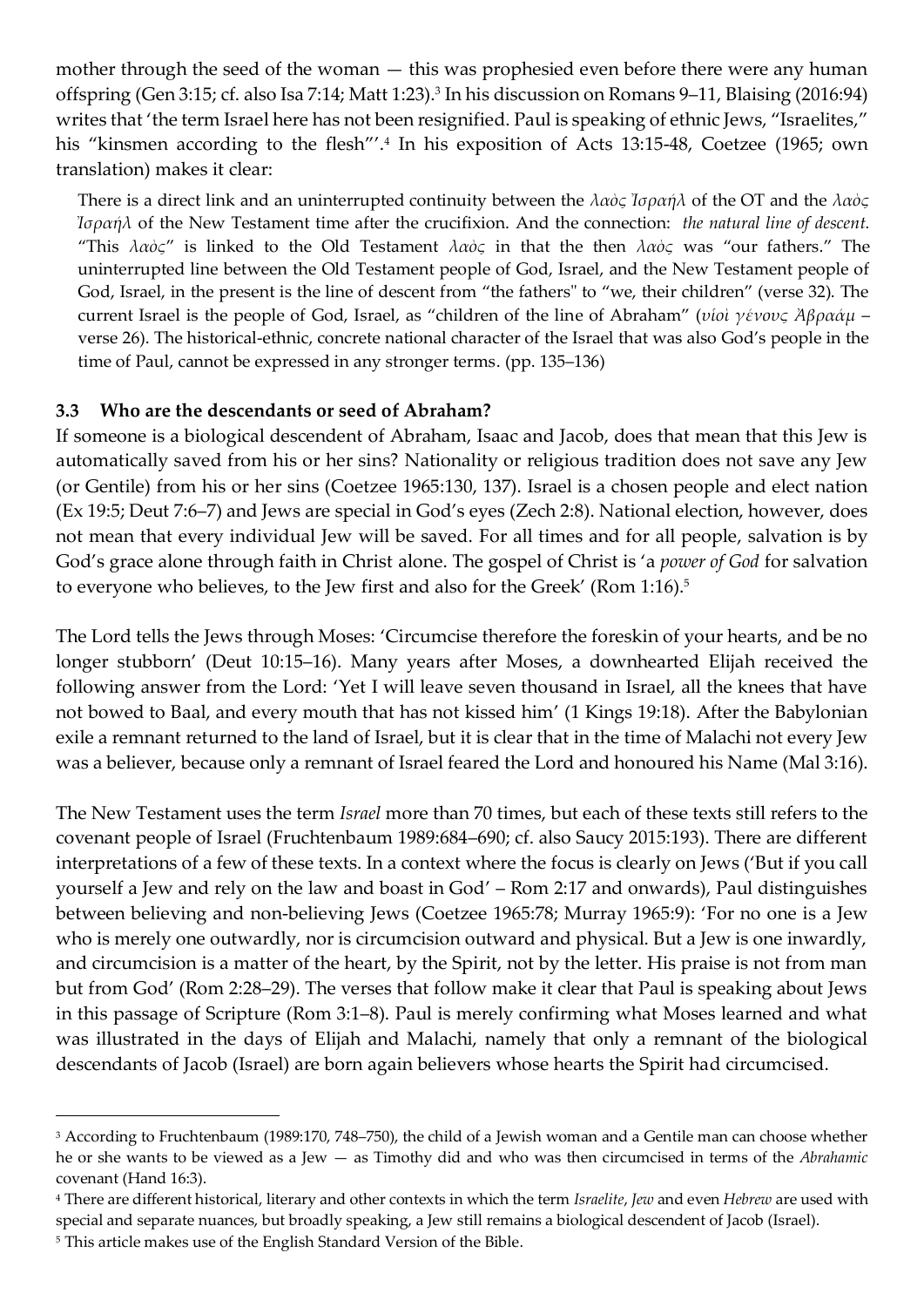If all biological Jews are not also the spiritual descendants of Abraham, who or what is the true Israel? Paul writes the following about his fellow Jews – 'my brothers, my kinsmen according to the flesh' (Rom 9:3–4): '…For not all who are descended from Israel belong to Israel' (Rom 9:6). Within ethnic Israel there is a smaller group of Jews who are believers (Coetzee 1965:162–175; Cranfield 1979:473–474; Murray 1965:9). The true Israel consists only of believing Jews; they are the Jewish remnant chosen by grace (1 Kings 19:18; Rom 11:5). The 'Israel of God' in Galatians 6:16 refers to Jewish believers who live according to the rule mentioned in Galatians 6:15 (Betz 1979:323; Coetzee 1965:224; Johnson 2009:41, 49; Vlach 2010:143–145).

What about Gentiles, can they become the descendants or seed of Abraham? Abraham is the father of all those who believe, the circumcised and the uncircumcised (Rom 4:11–12). Non-Jewish biological descendants of Abraham, for example the descendants of Ishmael and Esau, can also be the descendants of Abraham in a spiritual sense if they believe in Christ, but this does not make these Ishmaelites or Edomites suddenly Jews (Fruchtenbaum 1989:702). The descendants of Ham, Japheth or those of Shem who do not descend from Abraham biologically, can also become descendants or seed of Abraham in the spiritual sense if they believe in the Messiah, but this does not make these Gentiles suddenly Ishmaelites, Edomites or Jews. In discussing Romans 4 and Galatians 3–4, Coetzee (1965; own translation) states the following:

This text undoubtedly says that believers from heathen nations can become spiritual children, spiritual seed of Abraham through faith in Christ. Here people are indeed called children and the descendants of Abraham based on their faith alone and without any ethnic link. But! This is not spiritualising the descent of Israel from Abraham, of the covenant of God with Israel, of the people of Israel! (pp. 172–173)

Six kinds of *seed* or posterity of Abraham can be identified. Jesus Christ is in the first place the unique *seed* or descendent of Abraham (Matt 1:1; Gal 3:16). In his humanity, Jesus was and remains a Jew (Matt 1:1–17; Rom 9:5). In the second place, believing Jewish descendants of Abraham are biologically and spiritually the seed of Abraham (Rom 4:12). Third, the fact that many Jews are not believers in the Messiah do not change the fact that they are still biological, Jewish seed of Abraham (Luke 16:24; John 8:37; Acts 13:26; Rom 4:12; 11:1). Fourth, there are believing, non-Jewish, biological descendants of Abraham (cf. Gal 3:29): this category includes believers from the descendants of Ishmael, Zimran, Jokshan, Medan, Midian, Ishbak, Shuah and Esau. Fifth, there are non-believing, non-Jewish, biological descendants of Abraham. These people are only the descendants of Abraham in a biological sense. Sixth, there are believers who have no biological link to Abraham. These believers are the descendants or seed of Abraham in a spiritual sense only (Rom 4:11; Gal 3:29). Table 2 provides a schematic representation of the above categories.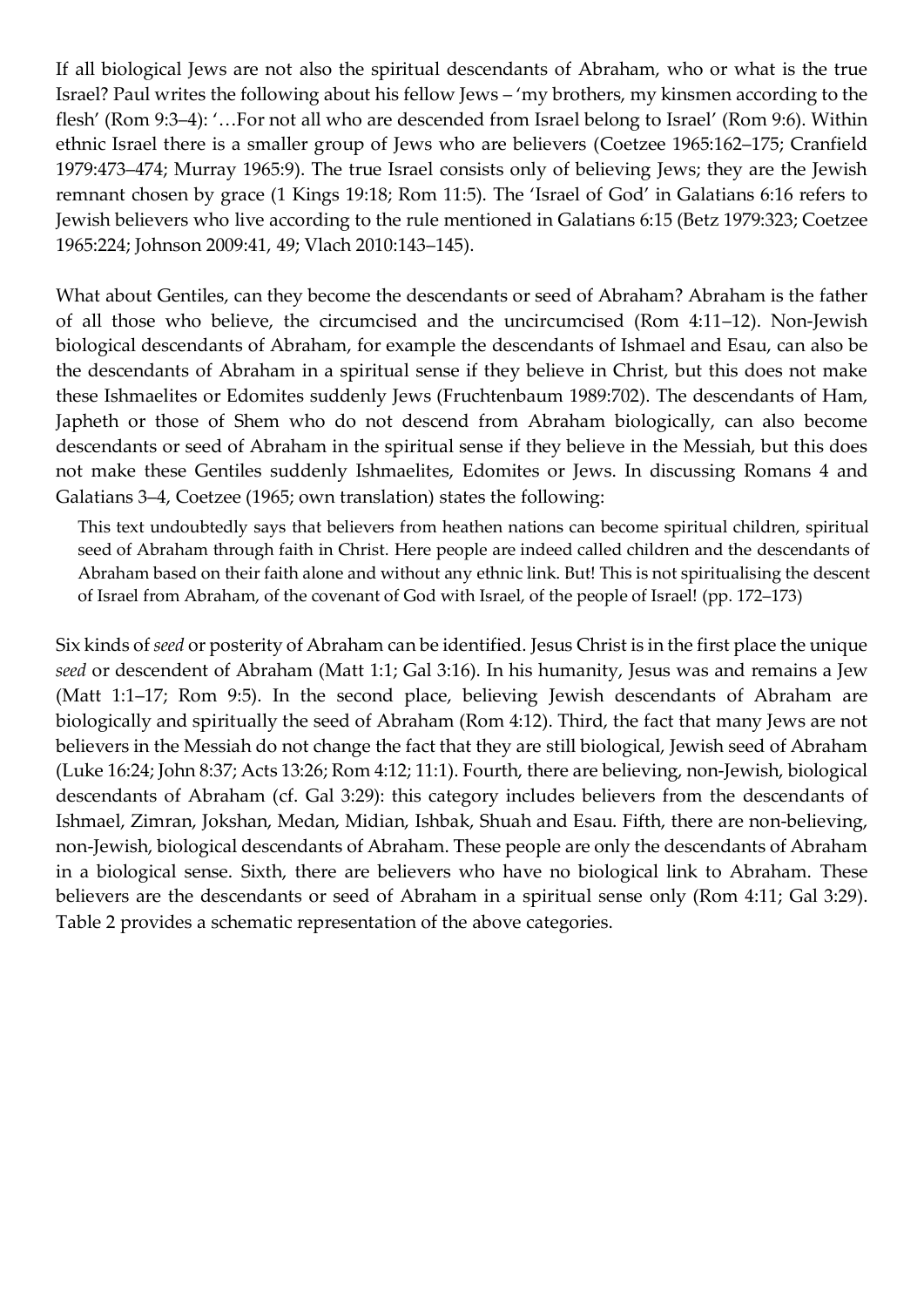**Table 2: Different kinds of** *seed* **or descendants of Abraham**



### **3.4 Theological implications**

Six theological implications can be deduced from the above. First, and positively stated: Christ is the unique seed of Abraham (Matt 1:1; Gal 3:16) but there are also other 'seeds' or 'descendants' of Abraham (cf. Gal 3:29). Vlach (2010:3; cf. also König 1986:104) also states the negative: even if Christ is the unique seed of Abraham (Gal 3:16), this does not mean that the other 'seeds' or 'descendants' of Abraham merely disappear in a Hindu or Platonic fashion. Similarly, even if Jesus Christ can, as the Servant of the LORD, be viewed as the 'true Israel', this does not mean that all identities or all prophecies disappear or are transformed in Christ as the 'true Israel' (in contrast and in disagreement with Brand & Pratt 2015:239; Riddlebarger 2003:70; Strimple 1999:89). The fact that soteriological unity in Christ exists does not mean that all identities in Christ are revoked or fall away. On the contrary, not only does Isaiah 49:3–6 distinguish between the Servant of the LORD and Israel, but this Servant is in fact the *basis* of Israel's future restoration (Saucy 2015:171).

Second, there are different referents and meanings of 'the descendants of Abraham', but one referent or meaning (for instance the spiritual) does not cancel the other meanings or referents, or their implications (Feinberg 1988:71–73; Vlach 2010:3). Most cars have four wheels, but it is a logical mistake to argue that everything on four wheels are cars. If all who belong to Christ are children of Abraham, does this mean that all Abraham's children belong to Christ? No, not at all. Believers who have no biological connection to Abraham do not share in the physical or national promises that God made to the descendants of Ishmael or Esau (see Gen 17:20; 27:39–40). Fruchtenbaum (1989:702–703; my emphasis) rightly points out that *non-Jewish believers who are the spiritual descendants of Abraham are not the descendants of Jacob (Israel) and they therefore do not share in the unconditional physical or national covenant promises that God made to Israel, and they do not take these over.* However, non-Jewish believers do share in the spiritual covenant promises that God made in the Abrahamic covenant (Gen 12:3; Gal 3:8, 16; Eph 3:6). The spiritual referent or meaning of the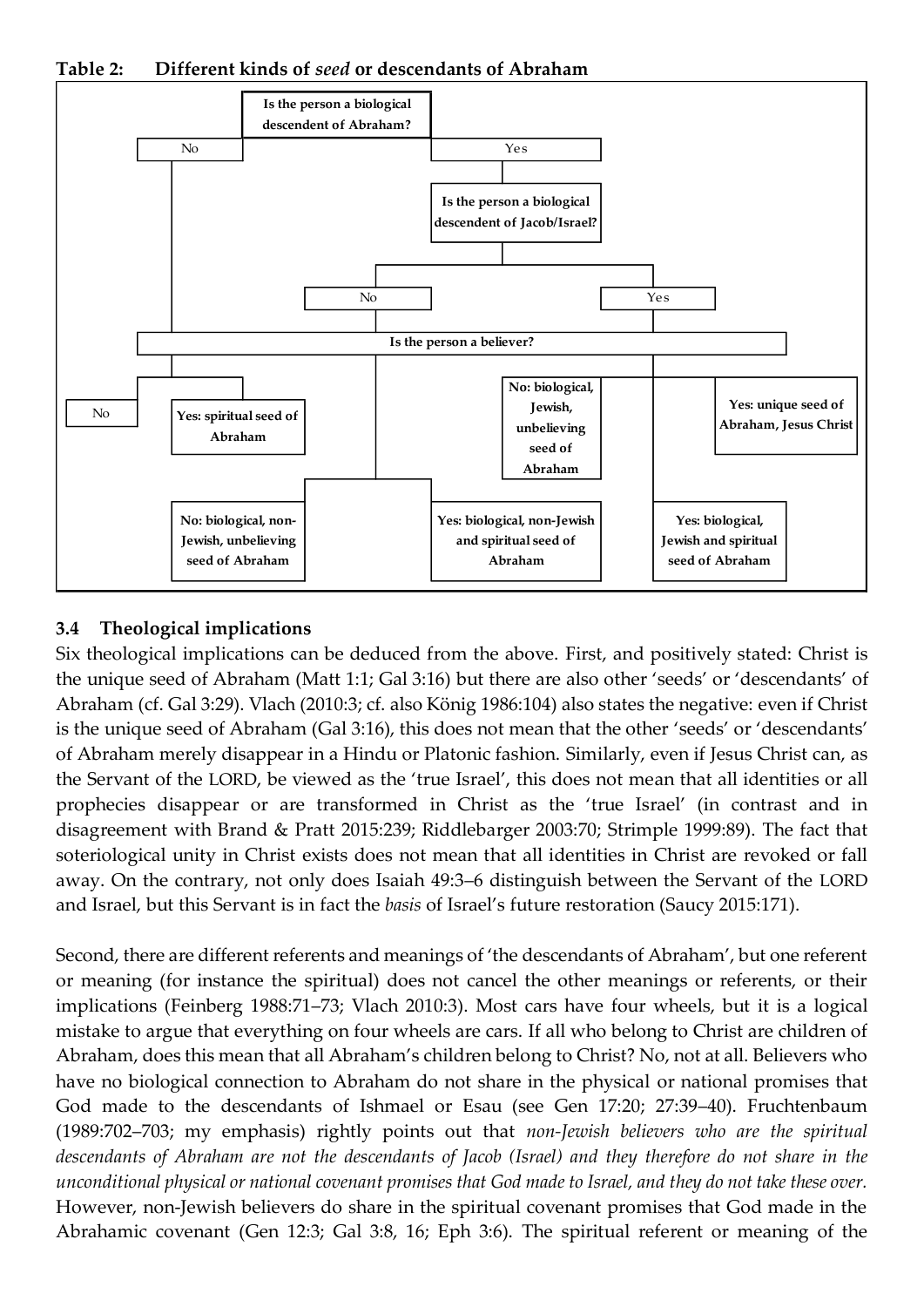'descendants or seed of Abraham' does not cancel, change or transcend the other referents or meanings of this concept.

Third, all believers have soteriological unity in their Redeemer, but not all believers belong under the banner of *Israel*. There was a congregation or *qāhāl* (קָהָל) in Israel in the Old Testament and yet not all Jews were saved. Furthermore, not all Old Testament believers were part of Israel's *qāhāl.* One has to at least concede that the men of Nineveh and the queen of Sheba were saved (John 3; Matt 12:41–42), but they were not part of the *qāhāl* in Israel. In addition, Old Testament believers who lived before Abraham – for example Enoch and Noah – were not part of the Israel or of Israel's *qāhāl.* Have all the differences between Jews and Greeks, men and women, or employers and employees been erased (cf. Gal 3:28–29)? No, they have not (cf. also Coetzee 1965:192). Soteriologically speaking, there is no distinction between Jew or Gentile in justification, sanctification and glorification: every believer is saved by God's grace alone through faith in Jesus Christ alone (without adding anything further). Soteriological unity in Christ does not abrogate all ethnic, national, functional or gender differences.

Fourth, do non-Jewish believers not perhaps become 'spiritual Jews'? A believer who walks in the Spirit is 'spiritual', whether such person is a Jew or a Gentile (Gal 5:16–25). Non-Jewish believers can be regarded as the spiritual descendants or seed of Abraham (Rom 4:11; Gal 3:29), but the Bible does not teach that Gentile believers become a spiritual descendent of *Jacob* (*Israel*) and his 12 sons. The idea that the Church is the new, true or spiritual Israel can therefore not be supported. In the Old Testament, the people of Nineveh did not become spiritual Jews (Matt 12:41); proselytes are not described in this fashion anywhere in the Bible. Distinctions remain: after Christ started building his Church, the New Testament still teaches that the apostle Peter is a Jew (Gal 2:14), James (1:1) wrote a letter to believing and non-believing Jews (Allison 2015), and the apostle to the circumcised (1:1; 2 Pet 3:1) wrote letters to believing Jews (Couch 1996:300; Fruchtenbaum 1989:186–189). Non-Jewish believers do not become 'spiritual Jews'; in Romans 2:28–29 the distinction is between believing and non-believing Jews.

Fifth, can spiritual promises cancel, change or transcend physical promises? The analogy of faith does not mean that Scripture reinterprets Scripture by giving new meanings to original texts and in the process making normal principles of interpretation invalid. Claiming that unconditional promises made to Israel are in the New Testament changed, cancelled, spiritually transcended or idealized into the eternal state is a denial of the hermeneutical principle of normal interpretation and the grammatical-historical method.<sup>6</sup>

Sixth, prophetic fulfilment and typology is important to Israelology, but typological, analogical or summative fulfilment of the Old Testament in the New Testament cannot eliminate the unconditional, Old Testament covenant promises or prophecies that remain unfulfilled in the New Testament era (Scholtz 2016:8). A New Testament antitype does not change or cancel the meaning of an Old Testament type, unless the New Testament indicates it explicitly (Feinberg, 1988:79). As mentioned earlier, the term *Israel* is used more than 70 times in the New Testament to refer to the covenant people of Israel. Israel is therefore not explicitly changed or cancelled by an antitype in the New Testament (in contrast and in disagreement with Strimple 1999:86). Israel is not an Old

<sup>6</sup> Article 7 of the *Chicago Statement on Biblical Hermeneutics* (1982) clearly states that the meaning of a Bible test is singular, specific and fixed, but that the acknowledgement of such singular meaning does not exclude a variety of applications.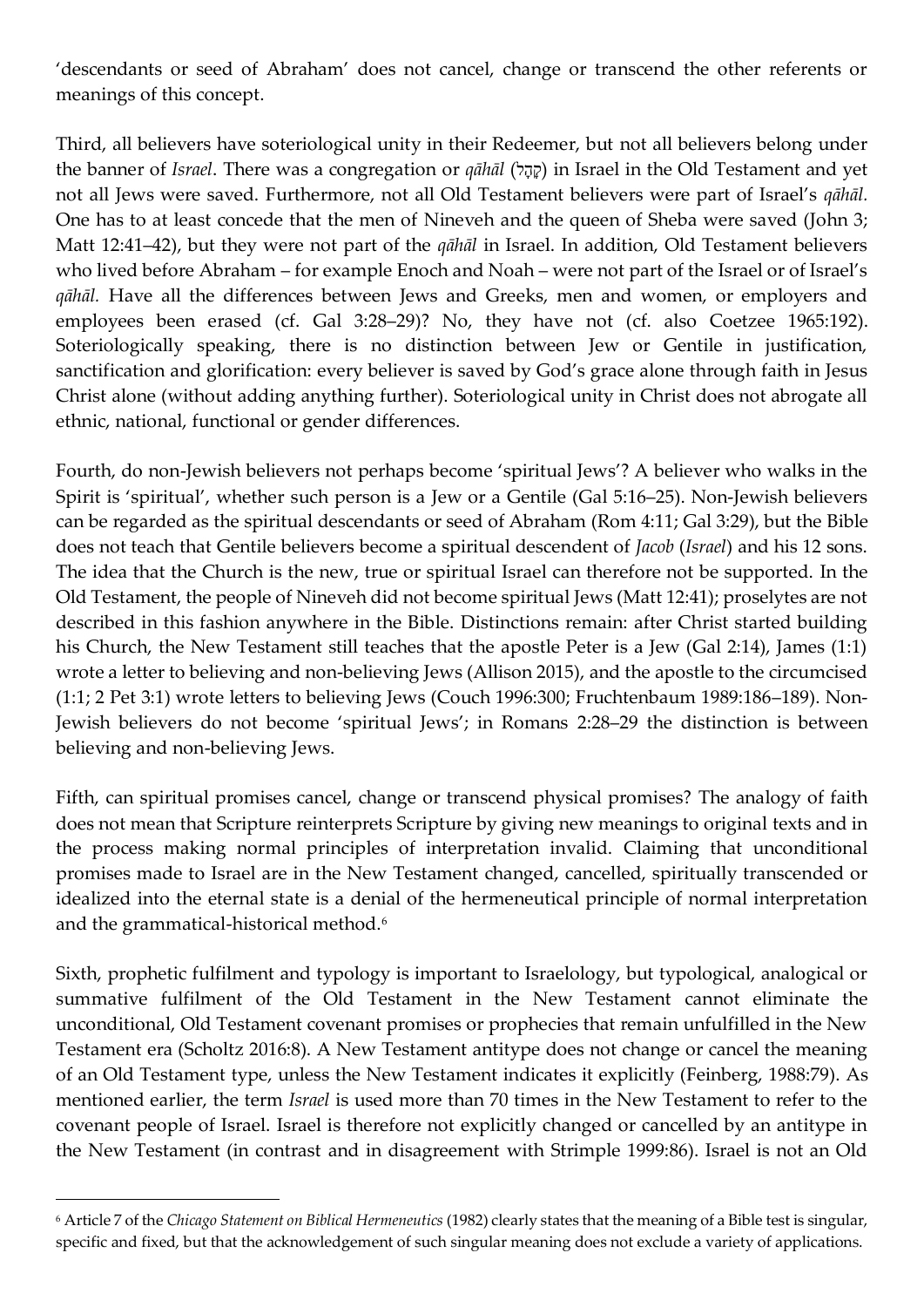Testament shadow-type that is replaced in the New Testament by the Church as an antitype (Vlach 2010:115–117).

# **4. Israel's present**

The term 'Israel's present' includes the period from Jesus's first coming to a time closerto his second coming.

# **4.1 Jesus's first coming and the unpardonable sin**

Jesus's words and actions in Matthew 4–12 confirm that he is the Messiah. During his first coming, the gospel of the kingdom was only proclaimed to Israel (Matt 3:2; 4:17; 10:5–7; 15:24), because the four unconditional covenants and the conditional Mosaic covenant belong to Israel. If Israel accepted Jesus as the Messiah, the Son of the living God, the messianic kingdom would have been established on earth in terms of the above-mentioned unconditional covenants and other unfulfilled Old Testament prophecies (Scholtz 2014:3–5). Regardless of whether Israel accepted Jesus as the Messianic king and Redeemer, Christ would still have had to die on the cross during his first coming (Scholtz 2014:4).

In Matthew 12:22-32, Jesus cast out a demon from a man who was blind and mute. The multitudes recognize this as a messianic miracle and ask their leaders: "Can this be the Son of David?" (Matt 12:23). The miracle cannot be ignored but the Pharisees ascribe the work that Jesus performed with the power of the Holy Spirit to Beelzebub, the prince of demons (Matt 12:24). This blasphemy of the Holy Spirit is the unpardonable sin that 'this generation' in Israel committed. Fruchtenbaum (1989; cf. also Thomas 2015:98–100) says the following:

The content and definition of the unpardonable sin is the national rejection of the Messiahship of Jesus by Israel while He was physically present on the basis that He was demon-possessed. This sin is unpardonable, and judgment was set. The judgment came in the year A.D. 70 with the destruction of Jerusalem and the Temple and the worldwide dispersion of the Jewish people. It was a national sin committed by the generation of Jesus' day, and for that generation the sin was unpardonable. From this point on a special emphasis is placed on *this generation* in the gospels, for it was guilty of a very unique sin. At this point, His offer of the Messianic kingdom was rescinded. (p. 617)

The establishment of the messianic kingdom in terms of the Davidic covenant was postponed because 'this generation' in Israel's history did not repent and believe in Jesus as the Messiah (Thomas 2015:99). The kingdom was taken away from these religious leaders and their unfaithful followers (Matt 21:43) and it will be given to a future Jewish generation that will put their faith in Jesus as the Messiah (Thomas 2015:105; cf. also Allison 1983:77–81). According to Matthew 23:39, the Jews will not see Christ again until they say: 'Blessed is He who comes in the Name of the LORD'. Regarding Matthew 23:39, Fruchtenbaum (1989; cf. also Allison 1983:78) writes:

Jesus will not come back to the earth until the Jews and the Jewish leaders ask Him to come back. Just as the Jewish leaders led the nation to the rejection of the Messiahship of Jesus, they must some day lead the nation to the acceptance of the Messiahship of Jesus. (p. 307)

After his resurrection, Jesus teaches his apostles about the kingdom of God for 40 days, after which the apostles ask: "Lord, will you at this time restore the kingdom to Israel?" (Acts 1:3, 6). Jesus does not correct the apostle's understanding of the kingdom, but says that the timing of the establishment of the kingdom to Israel is determined by the Father (Acts 1:7; Ger 2004:22–24; cf. also Matt 24:36).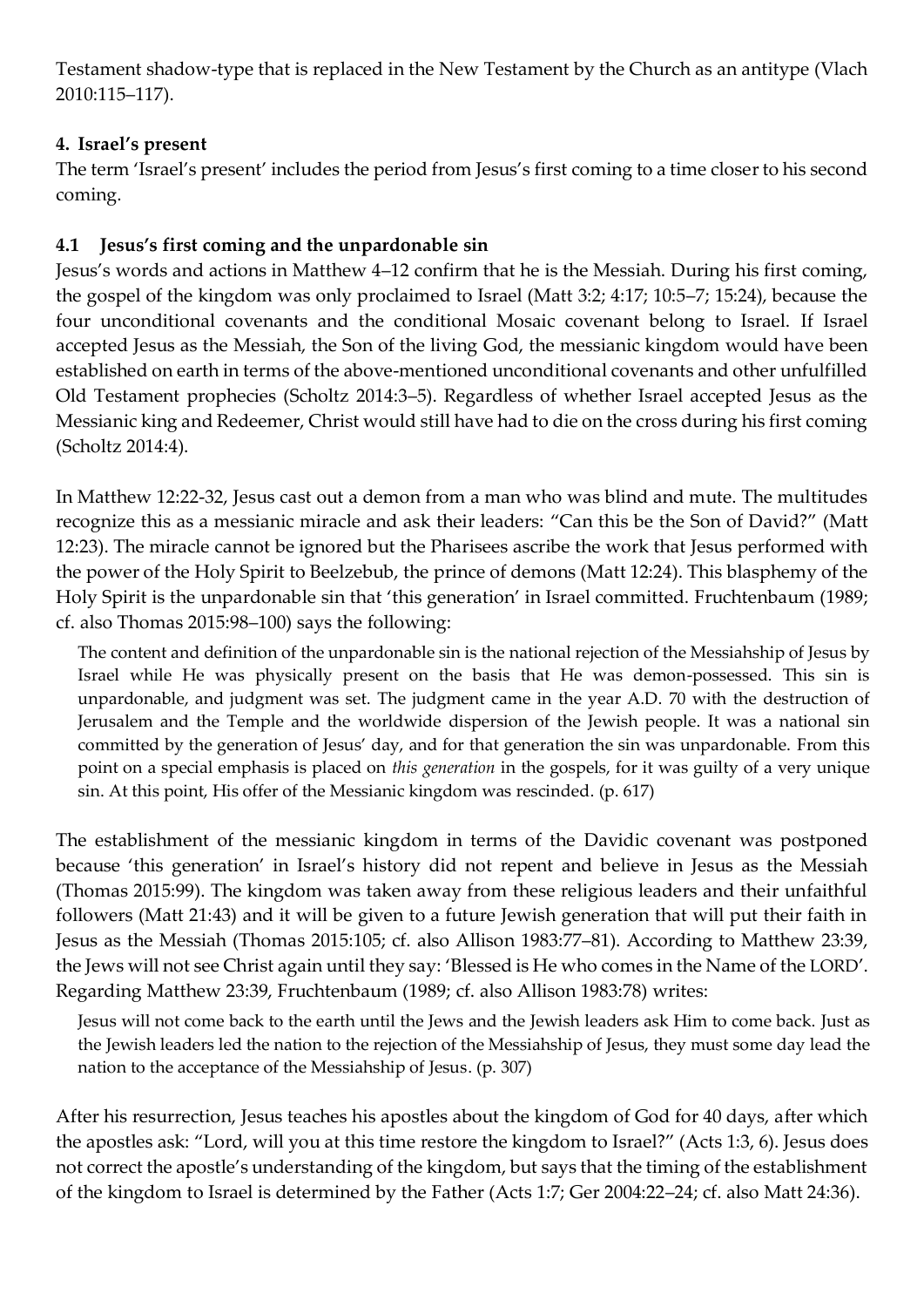As Jesus prophesied, Jerusalem and the Temple were destroyed in AD 70 and the Jews were scattered among the nations over the earth (Luke 21:12–24). Since then Jerusalem has been trampled by the nations for almost 1 900 years. However, Jesus implies that when the 'times of the Gentiles' have been fulfilled – a phrase that refers to non-Jewish domination of Jerusalem – there will be a future for Jerusalem (Bock 1996:1680–1682). When Peter speaks to the Jews in Acts 3, he confirms that if a future Jewish generation repent, Christ will return and the time of refreshing of all things will commence – a reference to the messianic kingdom (Bock 1996:1682; Ger 2004:64–67).

## **4.2 The Jewish remnant of Israel in the Church**

Jesus promised in Matthew 16:18 that he will build his Church (in the future) and in Acts 1:5 the resurrected Lord promised that he will baptize with the Holy Spirit (cf. Matt 3:11–12). These promises are fulfilled from Pentecost on – something that Peter confirms in Acts 11:15-17 after he used the keys of the kingdom of heaven to open the door of Christ's salvific work for three groups, namely the Jews in Acts 2, the Samaritans in Acts 8 and the Gentiles in Acts 10–11 (Ger 2004:43, 121, 160). Christ was given to the Church as the Head of all things only after his death, resurrection and ascension, and only after that did Christ give spiritual gifts to the Church (Eph 1:19–23; 4:7–12; Col 1:18). The Church started on Pentecost and consists of believers that Christ baptized into his body through the Holy Spirit (1 Cor 12:13). This ministry of baptism is unique to the Church era: faithful disciples from all nations are not only unified with the Head of the body, but also with other believers who are baptized into the body of Christ (Lightner 1996:172).

Paul confirms that the unconditional covenants and the law (Mosaic covenant) were given to his 'kinsman according to the flesh' (Rom 9:3–5; cf. also Eph 2:12). Even if many Jews stumble over the rock (see Isa 8:14; Rom 11:17–20), these covenants still belong to the chosen people of Israel through the patriarchs Abraham, Isaac and Jacob, because the gifts and the calling of God are irrevocable (Rom 11:28–29). The fact that Israel is the elect nation does not mean that every Jew is also individually elected. As mentioned earlier, an unbelieving Jew share in the unconditional covenants and such unbelieving Jews may temporarily share in the physical and national blessings of the nation, but they lose spiritual blessings because they do not believe and are not saved.

What is the relationship of the Church to the unconditional covenants that still belong to Israel? Paul emphasizes that the non-Jewish believers are *fellow* heirs, members and partakers in the promise in Christ Jesus (Eph 3:6). However, the Church does not take the unconditional covenant promises over (cf. Rom 9:4–5; 11:28–29). Jewish believers share in all the promises of the four unconditional covenants with Israel; non-Jewish believers share in the spiritual promises of these covenants (for instance Gen 12:3; Gal 3:8). Non-Jewish believers will be on earth during the Millennium and the eternal state; Jewish believers will inherit the land of Israel.

If the covenant with Abraham is still valid – and it is (Gal 3:8, 15–20; Coetzee 1965:175) – then the sign of the Abrahamic covenant is also still valid (Gen 17:9–14). Who then has to be circumcised? Jewish boys still have to be circumcised on the eighth day in terms of the unconditional Abrahamic covenant (Fruchtenbaum 1989:630; Ger 2004:223–226), but no Jew should be circumcised in terms of the Mosaic covenant (Gal 5:2–4). Should non-Jewish boys or men be physically circumcised? No, neither in terms of the Abrahamic covenant nor in terms of the Mosaic covenant (Gal 5:2–4; Fruchtenbaum 1989:170). Why not? The covenant with Abraham was confirmed with his Jewish descendants through Jacob (Israel), not with any other nation. Furthermore, Christ fulfilled the Law of Moses and the middle wall of separation was broken down; there is therefore no reason for a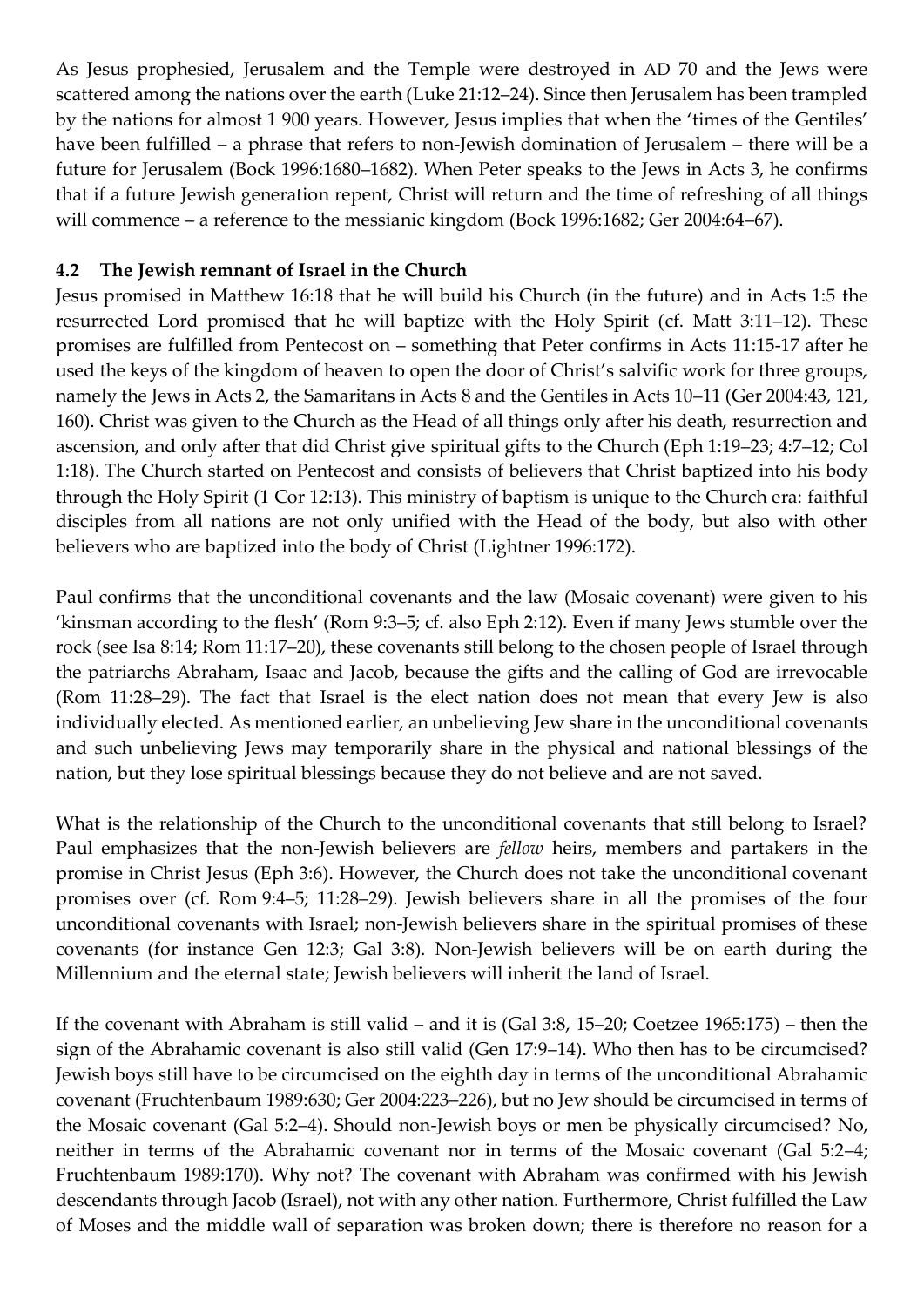person (Jew or Gentile) to be circumcised in terms of the conditional Mosaic covenant (Gal 6:12–13; cf. also Acts 15:1–34).<sup>7</sup>

Proponents of Covenant Theology and of New Covenant Theology deny that the promises that were made to Israel as a nation are still valid. Dispensationalists make a distinction between Israel and the Church, but they are sometimes reluctant to say that Jewish believers in the Church are still part of Israel as a nation. However, Fruchtenbaum (1989; cf. also Ger 2009:248–250) rightly remarks:

[I]n Israel, past, present, and future, it is the remnant that is faithful to the revelation of God. ... The remnant is always within the nation, not outside of it; the Messianic Jews, the present-day remnant, are part of Israel and the Jewish people. Their Jewishness is distinct. It is true that Jewish believers are part of the Church. But the Jewish believers are also the Remnant of Israel, which is always part of the nation of Israel and not separated from it. Jewish believers are part of the Church *and* part of Israel (p. 757).

If Jewish believers during the Church era are part of both the Church *and* the nation of Israel, are non-Jewish believers who are part of the Church not also part of a non-Jewish nation? Non-Jewish believers during the Church era are indeed part of the Church *and* also part of their respective nations (Coetzee 1965:180–181). The Church is not, however, a nation, but rather is an international body that is tied to the Head. Yet every member of the body of Christ remains part of a nation. After all, Jesus's command is to make disciples of all the nations (Matt 28:19). In future, Christ will give certain disciples authority over the nations (Matt 25:21–23; Rev 2:26; 3:21).

Does Israel as a nation have a present and a future in God's plan? If Israel has a future, have they temporarily been rejected in the present? Israel stumbled over the Messiah and they are undoubtedly being disciplined by God, but Israel has not stumbled in order that they might fall (Rom 9:32–33; 11:11). Discipline by means of temporary and partial hardening does not imply rejection (Sibley 2015:575–576). Paul *strongly* rejects the idea that God has rejected Israel for God has not rejected Israel, not even temporarily (Rom 11:1–2; Sibley 2015:577–579). Coetzee (1965; own translation) states it forcefully:

There is, Paul says, absolutely no way that Israel's current state of unrighteous unbelief means that God's word has failed. God has by no means rejected Israel as his nation. God's word remains powerful! Israel remains God's people! Paul leaves no doubt about this. He has nothing more to say about it. The contrary is *impossible*! Why? What is the basis of Paul's claim? *God's covenant loyalty!* (p. 162)

Israel has been hardened temporarily and in part, but this does not mean that God has rejected them (Rom 11:1, 25). The Jewish remnant of which Paul is a part of, proves that Israel has a present and a future (Rom 11:1–6, 25–31; Coetzee 1965:172). Sibley (2015) is correct to write:

Romans 11:15, far from teaching that God has rejected the Jewish people, actually provides the church with a rationale for Jewish evangelism and missions in the present and also anticipates the time when Israel will be spiritually reborn as a nation. The rejection of the salvation which was offered through Jesus the Messiah by the majority of Israel has meant that salvation could be offered to the nations, even as the Abrahamic covenant had promised. In verse 15, Paul argues that if their rejection of salvation has brought such blessing to so many, how much greater the blessing when they accept that salvation, for it will not only mean the salvation of individual Israelites, but the spiritual restoration of the nation (p. 581).

<sup>7</sup> If a person (a Jew or Gentile) comes to faith in Jesus the Messiah today, Christ baptizes, through the Holy Spirit, that person into His body. Thereafter the believer should as a disciple, in obedience to Christ's command, be baptised by immersion in water (Matt 28:18–20).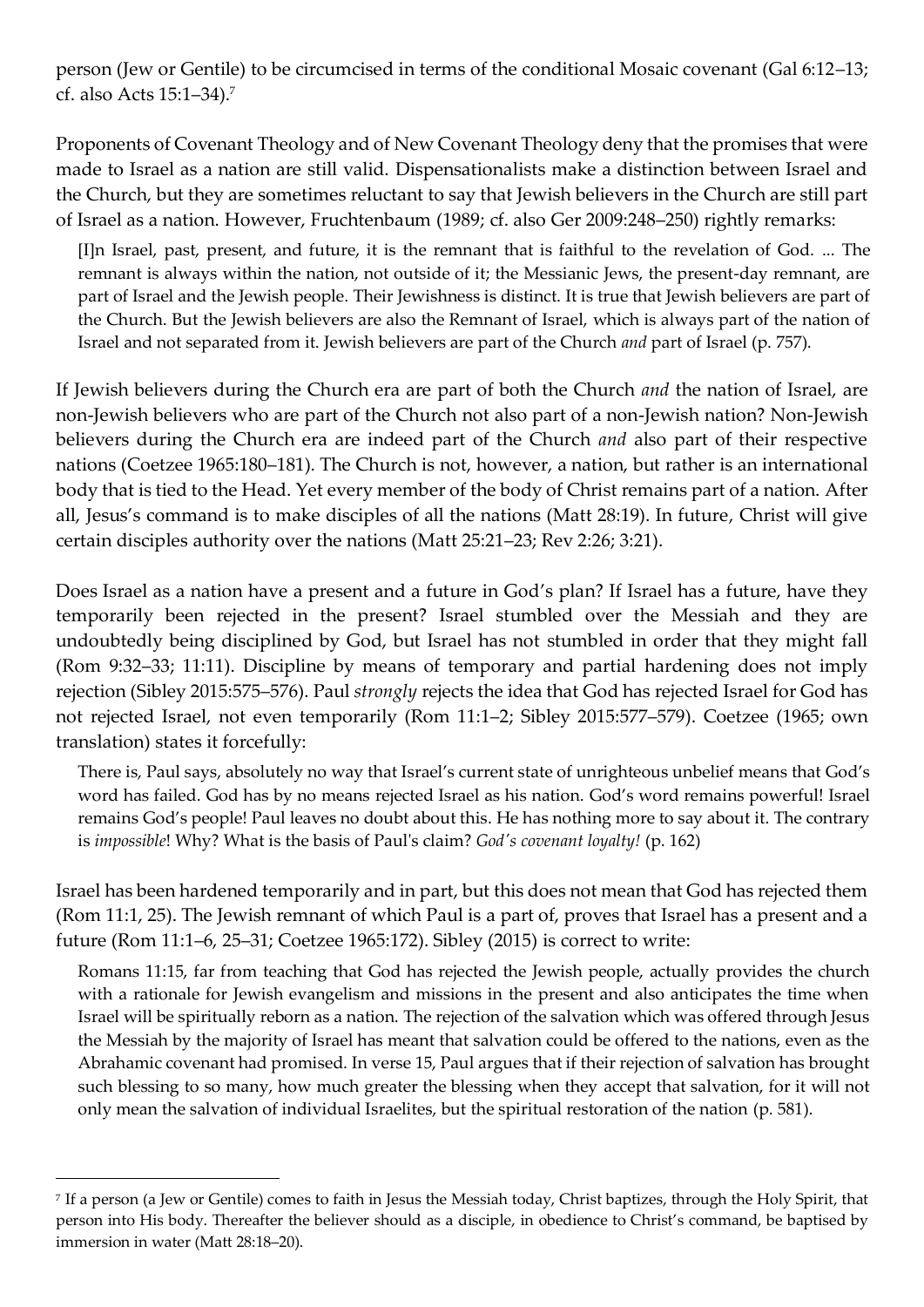## **5. Israel's future**

The world's so-called 'Jewish problem' was seemingly solved when Jews could, from 1948 onwards, return to their land. As mentioned earlier, since theological systems differ with respect to its views about Israel, this indicates that there is apparently still a 'Jewish problem.' 'Israel's future' here refers to the period after the two world wars and ultimately into the eternal state.

# **5.1 Current restoration in the land of Israel**

In AD 70, God judged 'this generation' in Israel who committed the unpardonable sin during Jesus's first coming. In accordance with the prophecies, since then Jews have been scattered across the earth (Deut 30:1; Luke 21:24). Is the return of the Jews to their land since 1948 of any prophetic significance?

The Bible contains prophecies about two physical, worldwide regatherings of Jews to their land. The return after the Babylonian captivity was not a worldwide regathering. According to Ezekiel 20:33-38 and Zephaniah 2:1-2, there will be a worldwide regathering of (predominantly unbelieving) Jews to their land in preparation for the judgement of the seven-year Tribulation Period (Fruchtenbaum 1989:716; White 2014:1401). After the first regathering, there will be a second regathering to Israel (Matt 24:31; Mark 13:27), this time of believing Jews in preparation for the blessings of the messianic kingdom (Benware 2006:319; Rydelnik & Spencer 2014:1027). How does one know that there will be two worldwide regatherings of Jews to their land, and not, for instance, three or seven regatherings? Isaiah 11:11–12:6 speaks of a regathering for 'the second time' and, as can clearly be deduced from the context, this second regathering is for the blessing of the messianic kingdom. There are therefore only two worldwide regatherings (Fruchtenbaum 1989:718). The modern state of Israel that was established in 1948 is therefore no historical accident, but a fulfilment of a Biblical prophecy (Rydelnik 2007:132–134).

Three related matters are relevant to the theme of the modern state of Israel. First, Daniel 9:24–27 (cf. also Isa 28:14-22) explains that the seven-year Tribulation Period will start when Israel makes a covenant with the Antichrist. This implies that a Jewish state must by then exist, that the Antichrist will by then be a person of importance, and that the Second World War and the Jewish Holocaust could not have been the prophesied Tribulation Period. Second, the 'son of perdition' will enter the temple in Jerusalem in the middle of the Tribulation Period and demand to be worshipped (2 Tess 2:3–4; cf. also Dan 9:27; Matt 24:15; Rev 11:1–2). This implies that by the middle of the Tribulation Period, there will be functioning temple, which further implies that Israel will have control of the Temple mount, at least temporarily. Even if it is possibly only temporary, Israel has been in control of Jerusalem and the Temple mount since 1967. Third, God unconditionally promised the land to Israel so Jews have every right to be there. Does this mean that Christians must overlook the current Israeli government's mistakes or must support or condone everything that Israel does? No. There will only be peace when the Son of David rules Israel, with the twelve apostles ruling the twelve tribes of Israel (Isa 2:2–4; Matt 19:28).

# **5.2 The basis of the second coming of Christ**

The Lord Jesus Christ will return to earth at a time determined by the Father in his sovereignty and according to the work of the Holy Spirit (Matt 24:36; Acts 1:7). However, both Testaments testify that the second coming of Christ is also linked to Israel's national repentance (Vlach 2016:161).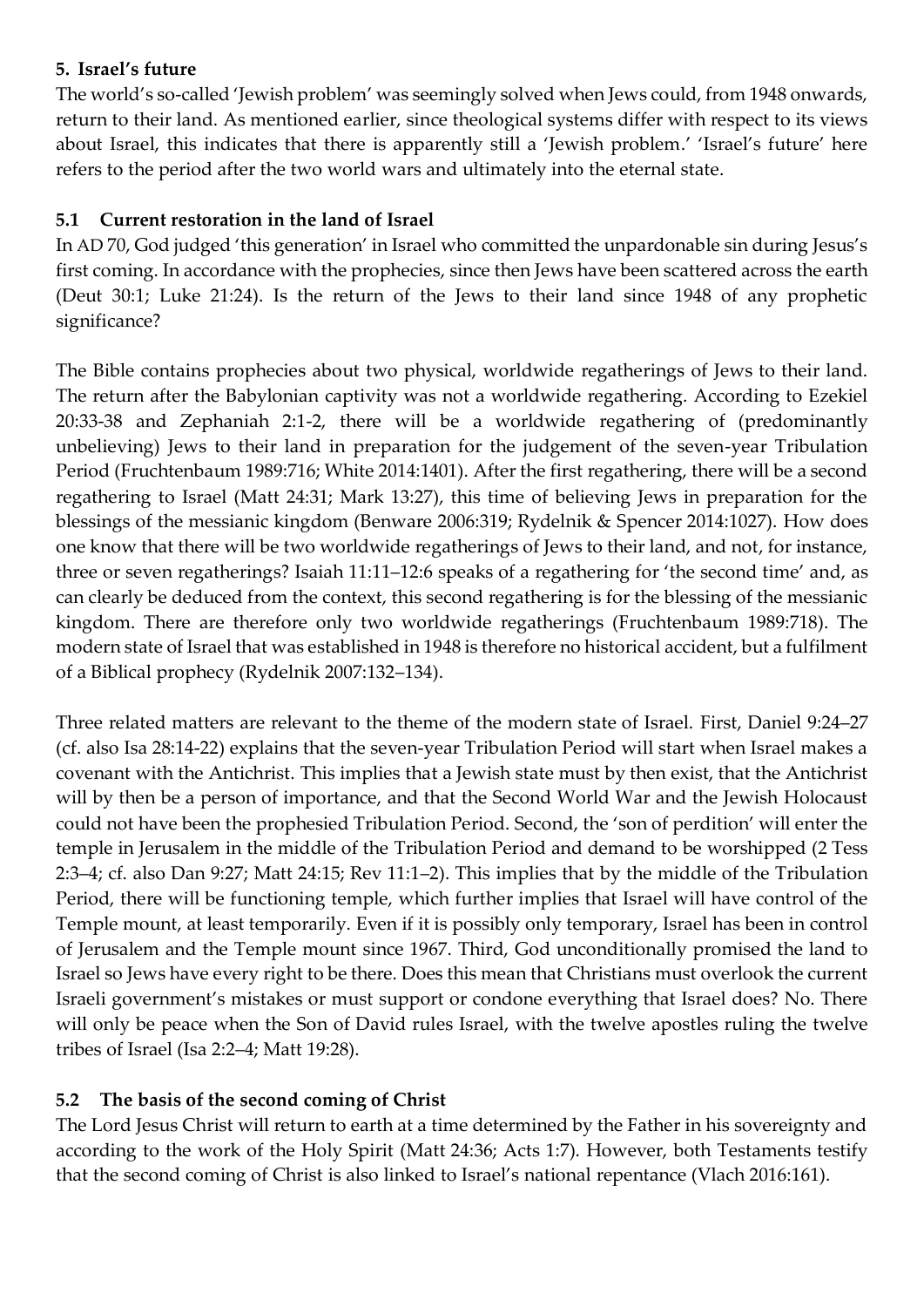Leviticus 26:40-45 includes a prophecy that the Jews can, after their scattering across the earth, once more enjoy the blessings of the Abrahamic covenant – especially the land – if they confess their sins and the sins of their nation (Fruchtenbaum 1989:781). Jeremiah 3:12-18 deals with the blessings of the messianic kingdom, but these blessings depend on Israel repenting of a specific sin (Jer 3:13) that the nation committed against the Lord their God (Vlach 2016:168). Hosea 5:15 declares similarly: 'I will return again to my place, until they acknowledge their guilt and seek my face, in in their distress earnestly seek me.' The Son of God left heaven when he became man and he returned to heaven at his ascension. The Second Person of the Trinity says that He will not return to earth before they [Israel] have acknowledged their guilt and seek His face. What guilt? According to Fruchtenbaum (1989:783), it is the unpardonable sin that 'this generation' of Israel committed during Jesus's first coming.<sup>8</sup>

New Testament texts also testify that blessing will follow Israel's national salvation. This was the message during the first coming of Christ and it will also be the message just prior to the second coming (Matt 3:2; 4:17; 10:7; Scholtz 2014:5). Does this mean that Jews will be saved just because they are Jews? No, not at all. For all times and for all people, salvation is by God's grace alone through faith in Christ alone. During the Tribulation Period, two-thirds of all Jews will die, but *at the same time*, a third will remain that will in faith call on the name of the Lord (Zach 13:8–9; cf. also Mal 3:2–6; 4:1–2). The majority of the Jewish generation that is still physically alive at the end of the Tribulation Period will therefore have placed their faith in the Messiah and they will call their Redeemer and King with the words: 'Blessed is he who comes in the Name of the LORD' (Matt 23:39). All of Israel will then be saved, as is written: '"And a Redeemer will come to Zion, to those in Jacob who turn from transgression," declares the LORD. "And as for me, this is my covenant with them," says the LORD.' (Isa 59:20–21a; cf. also Rom 11:26–27; Coetzee 1965:203–210; Cranfield 1979:574–579).

#### **5.3 The messianic kingdom and the eternal state**

-

Is there an interim period, the Millennium, before the eternal state? Since sin results in death and death is the last enemy that will be conquered (1 Cor 15:26, 56), there will be no sin or death in the eternal state. Zechariah 14:16-21 says that all those left out of all the nations who rose against Jerusalem, will gather to worship the King, the LORD of hosts, and to celebrate the Feast of Tabernacles. This prophecy was not fulfilled in the time of Zechariah after the Babylonian captivity; it was not fulfilled during Jesus's first coming, and it is definitely not being fulfilled today. Zechariah 14:17-19 furthermore speaks of the disobedience and punishment of certain nations. Since there is no more sin or death in the eternal state, Zechariah 14:16-21 refers to an 'interim period', the messianic kingdom. A similar argument can be made for Isaiah 65:17-25: even if there is a new heaven and a new earth, there is still sin and death (v. 20) and this period therefore also refers to the messianic kingdom that will merge into the eternal state (Rydelnik & Spencer 2014:1099-1100). The Old Testament does not say how long the messianic kingdom will continue before it will merge with the eternal state, but the New Testament says this 'interim period' will be 1 000 years (Rev  $20:1 - 7$ ).

During the Millennium, God's plan for the nations will be fulfilled. The last Adam will rule the earth in the same realm where the first Adam failed (Gen 1:28; 3:17–19; Ps 8:4–10; Heb 2:5–9). In the same realm where 70 nations once failed, Christ will rule successfully over the elect nation Israel as well

<sup>8</sup> Other relevant Old Testament texts include Deuteronomy 4:25–31; 30:1–10 and Zecheriah 12–14 (Vlach 2016:166–169).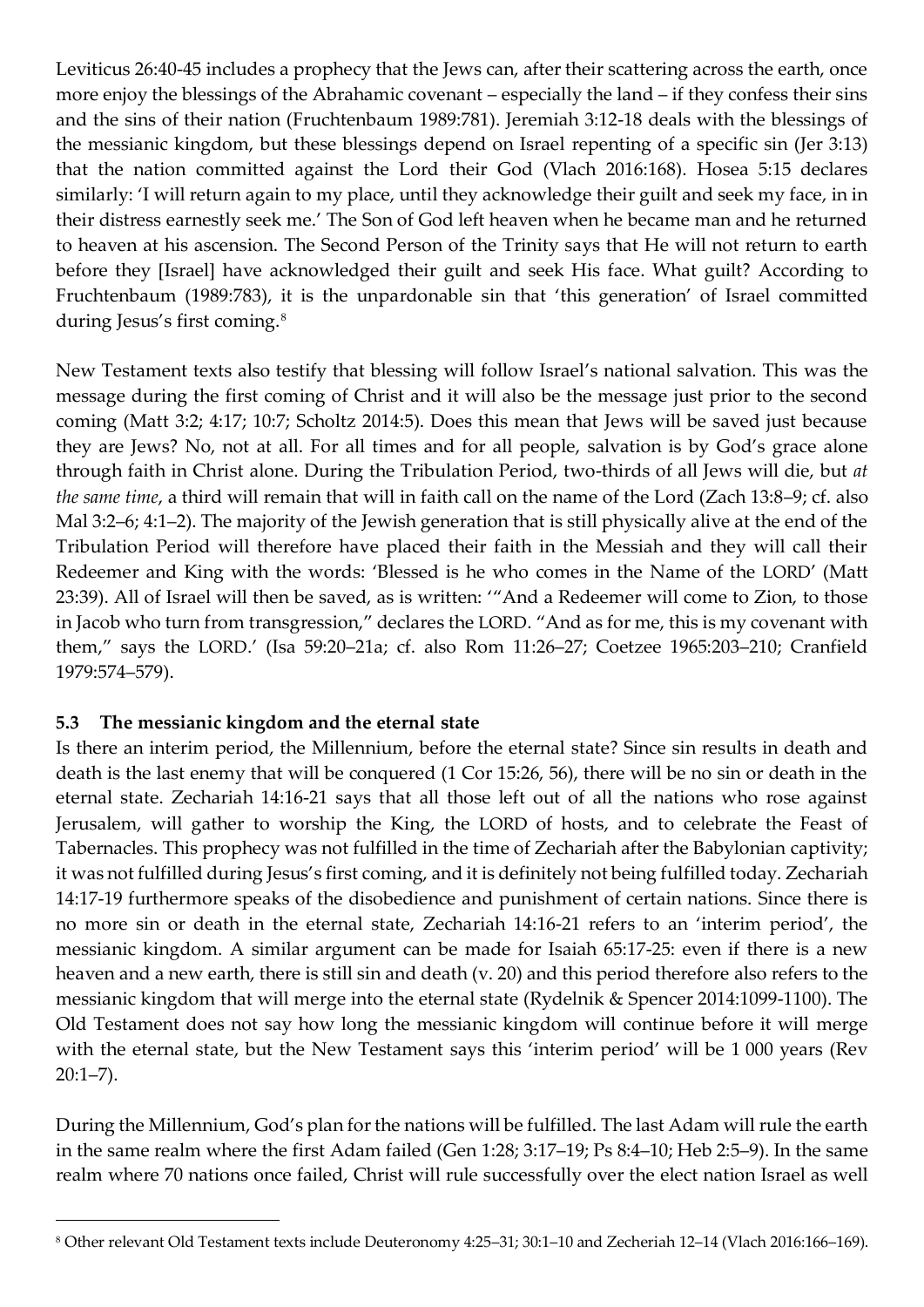as over all the other nations (Isa 9:6–7; 11:1–2; Jer 23:5–8; Dan 7:14, 27; Matt 19:28; Luke 1:32–33; Rev 11:15). Israel is not an end, but it has always existed to honour God, to proclaim his glory to the nations and to be a blessing for other nations (Isa 43:10–12; cf. also Matt 20:25–26). During the Millennium, Israel will not be the only nation that will be described as the Lord's people. It is in the eschatological 'Day of the LORD' that Isaiah 11:10 will be fulfilled *directly*, namely when nations *as nations* will ask for the 'root of Isai'. Both Egypt and Assyria will during that time become nations that serve the Lord (Isa 19:19–25; Vlach 2010:170–171; Rydelnik & Spencer 2014:1033). Still, nations remain distinguishable, because Israel is the inheritance of the LORD of hosts (Isa 19:25).<sup>9</sup> During the messianic kingdom all unfulfilled, unconditional covenant promises and prophecies will be fulfilled. Even though there is soteriological unity in Christ, Israel (Rev 21:12), the Church (Rev 21:9; 22:17) and the different nations (Rev 21:24, 26; 22:2) are distinct – even in the eternal state.

### **6. Conclusion**

This article shows that Israel not only has a past in God's plan, but also a present and a future. The core of the argument is that God made certain unconditional covenant promises and prophecies to Israel, and the New Testament does not change, cancel, spiritualize, transcend or idealize these promises. The fact that the term 'seed of Abraham' can refer to the spiritual seed of Abraham of non-Jewish descent, does not change or cancel the unconditional promises that God made to the Jewish descendants of Abraham. Despite Israel's sin and disobedience, God remains true and faithful to his unconditional promises. The fact that there is currently a believing Jewish remnant confirms that God did not reject or cast away his people, not even temporarily. The Jewish remnant in the Church era are not only members of the body of Christ, but they also remain part of the nation Israel. Several unconditional covenant promises and prophecies confirm that Israel has a future as a saved nation. Israelology should therefore be an academic discipline within the framework of Biblical and Systematic theology. Israelology is not only important for ecclesiology and eschatology, but based on the doctrine of Israel, further research may well focus on Israel's importance in missiology and in the mission directive of Matthew 28:18-20, prophecies regarding Israel that will be fulfilled (ex.: Joel 3:2; Zech 12:2), as well as the doctrine of the nations. The Church is today God's instrument to make disciples of all the nations (Matt 28:18–20). But in the depth of the richness, wisdom, knowledge and eternal glory of God, there will come a time when all followers of the Lord Jesus Christ will see how the so-called 'Jewish problem' will once and for all be something of the past. For if Israel's fall is riches for the world and their failure riches for the Gentiles, how much more their fullness (cf. Rom 11:12, 33–36)!

#### **Dedication**

-

This article is dedicated to Dr Arnold G. Fruchtenbaum and Ariel Ministries.

# **Competing interests**

The author declares that he has no financial or personal connection with any party that could have influenced him positively or negatively in the writing of this article.

<sup>9</sup> With reference to Romans 4:13, Hsieh (2015:106–110) remarks that κόσμος can refer to people and to land and that κληρονόμος does not always refer to inheriting land, but that it can also refer to inheriting justice, life, people, etc. Hsieh (*ibid*:110) describes this interpretation of Romans 4:13 as Abraham's 'inheritance of many nations', the ideal that Abraham would inherit a great spiritual posterity from all the nations. Seen as such, Romans 4:13 does not deal with Old Testament promises of land that will expand (*ibid*:110). If this interpretation is correct, it has implications for other texts on the debat eon the land of Israel (for instance Matt 5:5; Eph 6:2–3; Heb 4:1–11).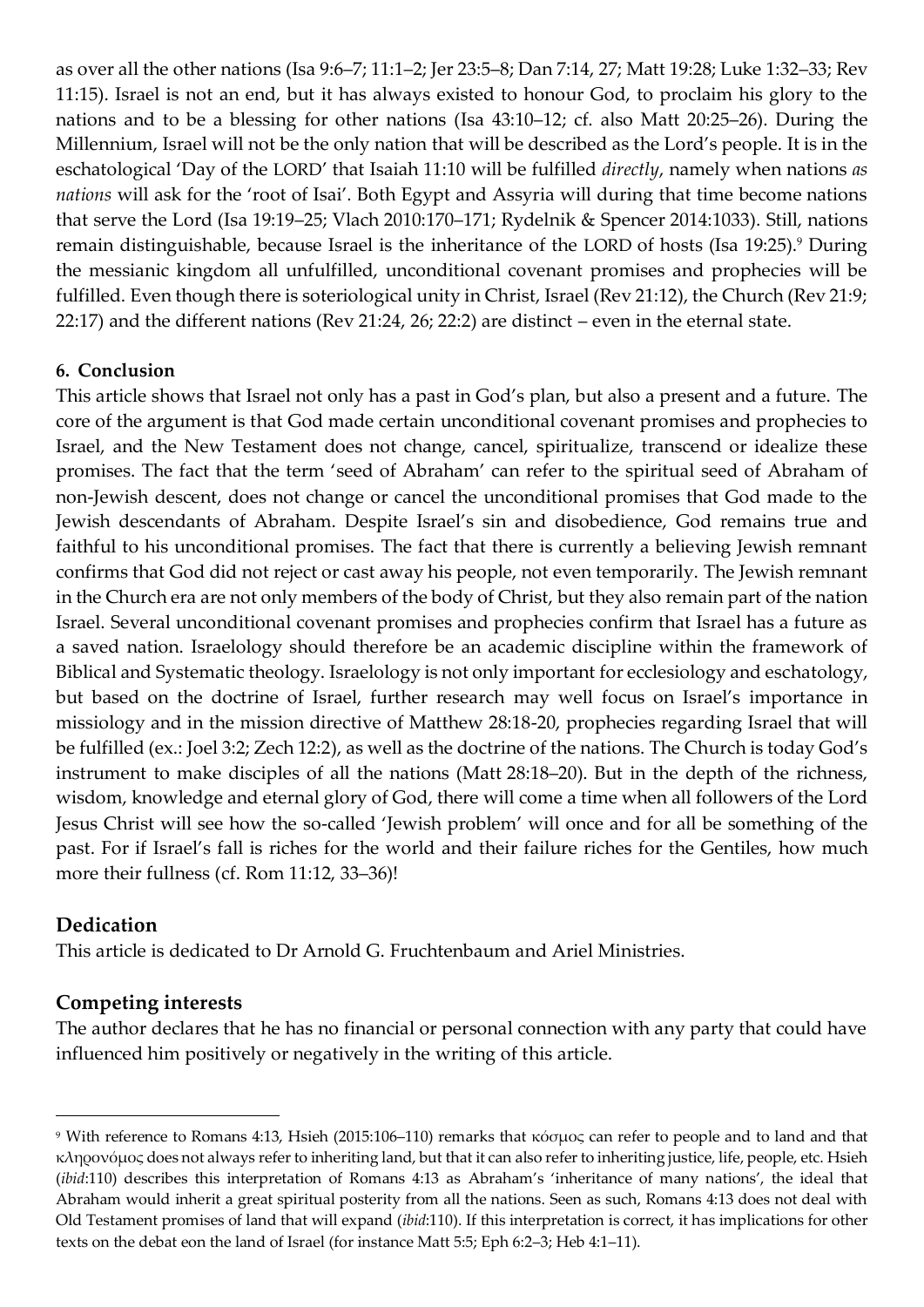## **References**

Allison, D.C., 1983, 'Matt. 23:39=Luke 13:35b as a conditional prophecy', *Journal for the Study of the New Testament* 18(5), 75–84,<http://dx.doi.org/10.1177/0142064X8300501803>

Allison, D.C., 2015, 'The Jewish setting of the epistle of James', *In die Skriflig* 49(1), Art. #1897, 9 pages, <http://dx.doi.org/10.4102/ids.v49i1.1897>

Barrick, W.D., 2005, 'The new perspective and "Works of the Law" (Gal 2:16 and Rom 3:20)', *The Master's Seminary Journal* 16(2), 277–292.

Benware, P.N., 2006, *Understanding end times prophecy: A comprehensive approach*, Moody Publishers, Chicago.

Betz, H.D., 1979, *Galatians: A commentary on Paul's letter to the churches in Galatia*, Fortress, Philadelphia.

Blaising, C., 2016, 'Biblical hermeneutics: How are we to interpret the relation between the Tanak and the New Testament on this question?', in G.R. McDermott (ed.), *The New Christian Zionism: Fresh perspectives on Israel and the land*', pp. 79–106, InterVarsity, Downers Grove.

Bock, D.L., 1996, *Baker exegetical commentary on the New Testament: Luke 9:51–24:53*, Baker Academic, Grand Rapids.

Brand, C.O., 2015, 'Introduction', in C.O. Brand (ed.), *Perspectives on Israel and the Church: 4 Views*, pp. 1–15, B&H Publishing Group, Nashville.

Brand, C.O. & Pratt, T., 2015, 'The Progressive Covenantal view', in C.O. Brand (ed.), *Perspectives on Israel and the Church: 4 Views*, pp. 231–285, B&H Publishing Group, Nashville.

Busenitz, I.A., 1999, 'Introduction to the Biblical covenants; the Noahic covenant and the priestly covenant', *The Master's Seminary Journal* 10(2), 173–189.

Coetzee, J.C., 1965, *Volk en Godsvolk in die Nuwe Testament*, Pro Rege Press, Potchefstroom.

Couch, M., 1996, 'Peter, 1&2, Eschatology of', in M. Couch (ed.), *Dictionary of Premillennial Theology*, pp. 300–302, Kregel Publications, Grand Rapids.

Cranfield, C.E.B., 1979, *A critical and exegetical commentary on the epistle to the Romans*, volume II (ICC), Clarke, Edinburgh.

Du Toit, P. la G., 2016, 'Does the New Testament support Christian Zionism?', *In die Skriflig* 50(1), a2164, <http://dx.doi.org/10.4102/ids.v50i1.2164>

Feinberg, J.S., 1988, 'Systems of discontinuity', in J.S. Feinberg (ed.), *Continuity and discontinuity: Perspectives on the relationship between the Old and New Testaments*, pp. 63–88, Crossway, Wheaton.

Fruchtenbaum, A.G., 1989, *Israelology: The missing link in Systematic Theology*, Ariel Ministries, Tustin.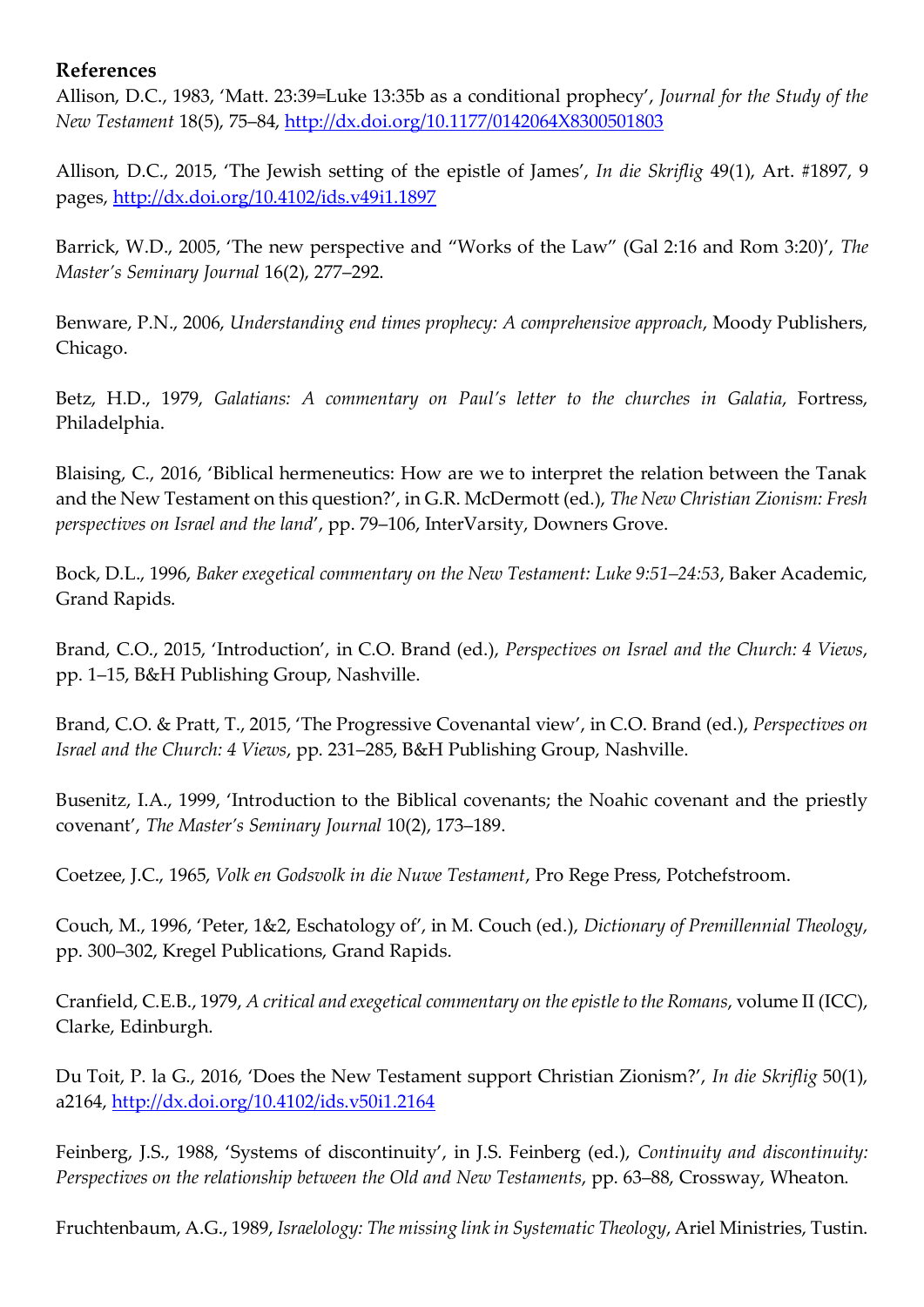Fruchtenbaum, A.G., 2016, *Yeshua: The life of Messiah from a messianic Jewish perspective,* vol 1, Ariel Ministries, San Antonio.

Gentry, P.J. & Wellum, S.J., 2015, *God's kingdom through God's covenants: A concise biblical theology*, Crossway, Wheaton.

Ger, S., 2004, *The book of Acts: Witnesses to the world*, AMG Publishers, Chattanooga.

Ger, S., 2009, *The book of Hebrews: Christ is greater*, AMG Publishers, Chattanooga.

Hsieh, N.S., 2015, 'Abraham as "heir of the world": Does Romans 4:13 expand the Old Testament Abrahamic land promises?', *The Master's Seminary Journal* 26(1), 95–110.

Johnson, S.L., 2009, 'Paul and the "Israel of God": An exegetical and eschatological case study', *The Master's Seminary Journal* 20(1), 41–55.

König, A,, 1986, *Die doop as kinderdoop èn grootdoop*, Dutch Reformed Church Books, Pretoria.

Ladd, G.E., 1994, *A Theology of the New Testament*, rev. edn., Eerdmans, Grand Rapids.

Lightner, R., 1996, 'Holy Spirit, baptism of the', in M. Couch (ed.), *Dictionary of Premillennial Theology*, p. 172, Kregel Publications, Grand Rapids.

McAvoy, S.L., 1996, 'Abrahamic covenant', in M. Couch (ed.), *Dictionary of Premillennial Theology*, pp. 27–32, Kregel Publications, Grand Rapids.

Merrill, E.H., 2008, *Kingdom of priests: A history of Old Testament*, Baker Academic, Grand Rapids.

Murray, J., 1965, *The epistle to the Romans*, Eerdmans, Grand Rapids. (New International Commentary on the New Testament, vol. 2).

Osterhaven, M.E., 2001, 'Covenant theology', in W.A. Elwell (ed.), *Evangelical dictionary of theology,* 2nd edn., pp. 301–303, Baker Academic, Grand Rapids.

Peterman, G., 2014, 'Galatians', in M. Rydelnik & M. Vanlaningham (eds.), *The Moody Bible commentary*, pp. 1827–1843, Moody Publishers, Chicago.

Reisinger, J.G., 1998, *Abraham's four seeds*, New Covenant Media, Frederick.

Reymond, R.L., 2015, 'The Traditional Covenantal View', in C.O. Brand (ed.), *Perspectives on Israel and the Church: 4 Views*, pp. 17–68, B&H Publishing Group, Nashville.

Riddlebarger, K., 2003, *A case for Amillennialism: Understanding the end times*, Baker Books, Grand Rapids.